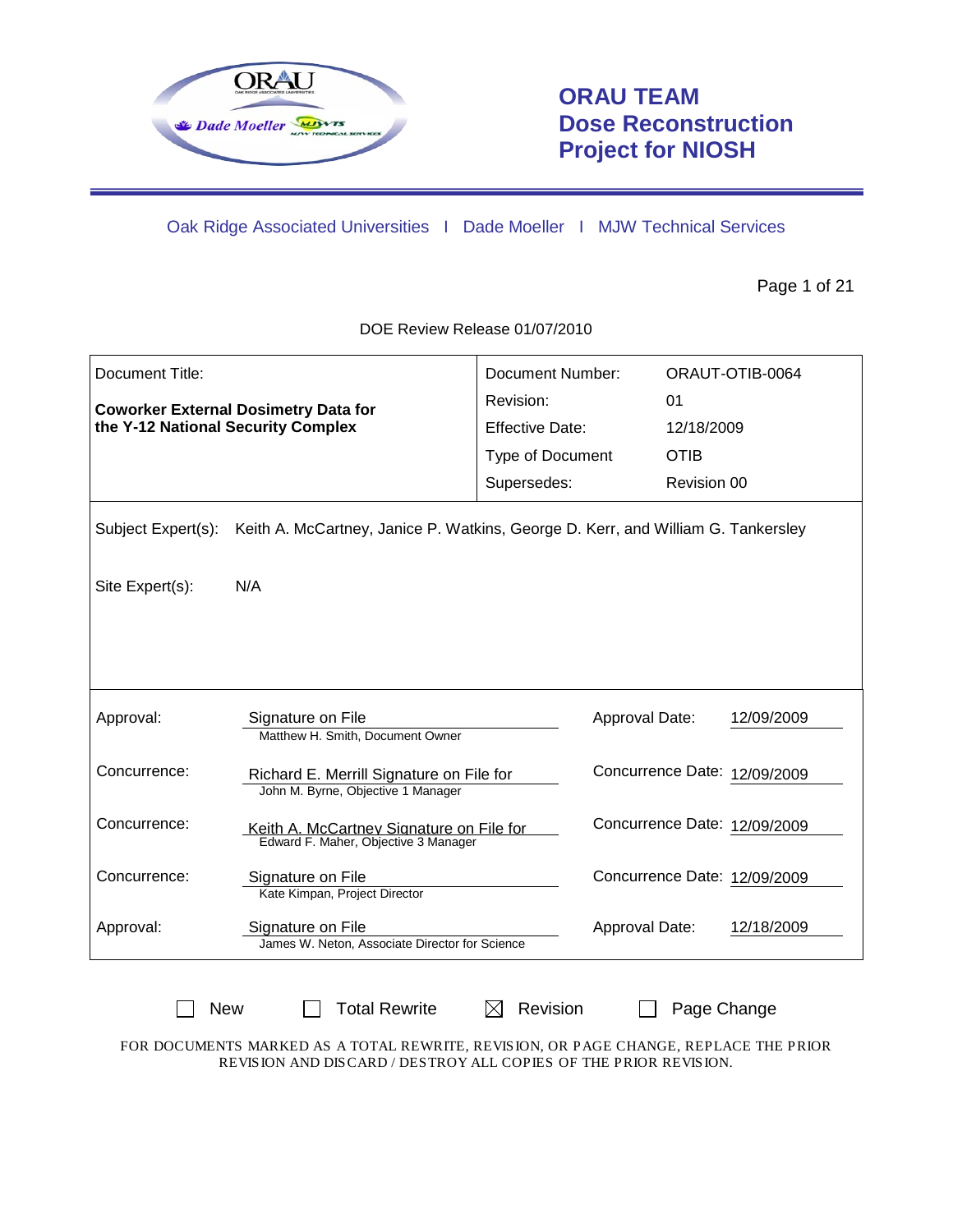| Document No. ORAUT-OTIB-0064 |  |
|------------------------------|--|
|------------------------------|--|

## **PUBLICATION RECORD**

| <b>EFFECTIVE</b> | <b>REVISION</b> |                                                                                                                                                                                                                                                                                                                                                                                                                                                                                                                                                                                                                                                                                   |
|------------------|-----------------|-----------------------------------------------------------------------------------------------------------------------------------------------------------------------------------------------------------------------------------------------------------------------------------------------------------------------------------------------------------------------------------------------------------------------------------------------------------------------------------------------------------------------------------------------------------------------------------------------------------------------------------------------------------------------------------|
| <b>DATE</b>      | <b>NUMBER</b>   | <b>DESCRIPTION</b>                                                                                                                                                                                                                                                                                                                                                                                                                                                                                                                                                                                                                                                                |
| 08/03/2009       | 00              | Approved new technical information bulletin that provides<br>background information on the Y-12 coworker external dosimetry<br>data and includes tables with annual values that may be used in the<br>process of assigning doses for unmonitored years of employment.<br>Incorporates formal internal and NIOSH review comments. Training<br>required: As determined by the Objective Manager. Initiated by<br>Janice P. Watkins.                                                                                                                                                                                                                                                 |
| 12/18/2009       | 01              | Revision to modify Sections 4.0 and 5.0 to be consistent with current<br>practices of applying coworker data. Table 7-1c and references to<br>Tables 7-1a, 7-1b, and 7-1c were added in Section 7.0. Table 7-1c<br>includes the 95th- and 50th-percentile annual doses derived from<br>Table 7-1a. Adds details for Table 7-1c in Section 7.0. In Section<br>7.0, Table 7-2 was updated to include 1947 to 1949. Incorporates<br>formal and NIOSH review comments. Updated Attributions and<br>Annotations. Updated references. No sections were deleted.<br>Training required: As determined by the Objective Manager.<br>Initiated by Keith A. McCartney and Janice P. Watkins. |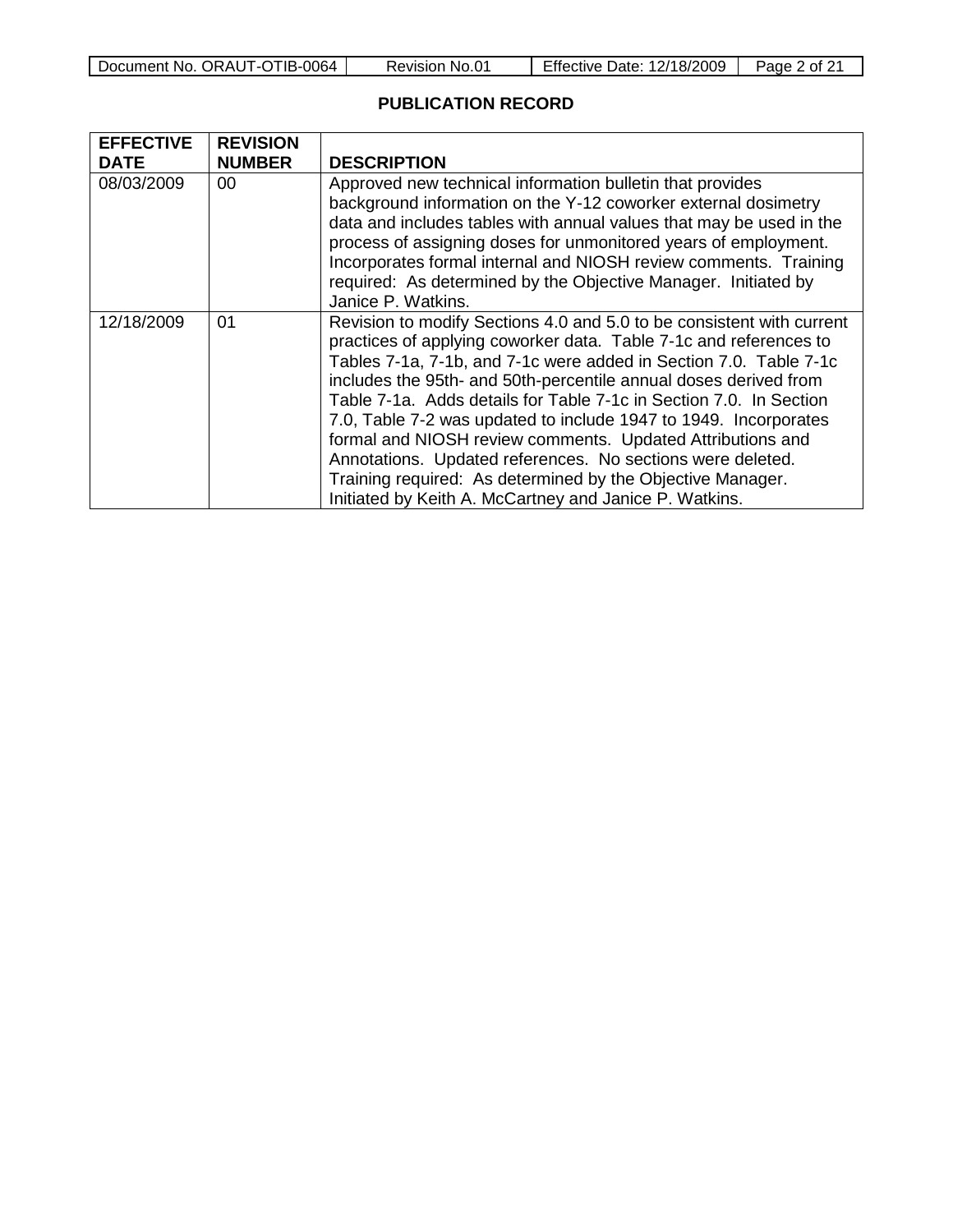| Document No. ORAUT-OTIB-0064 | ⊀evision<br>≅No. | <b>Effective Date: 12/18/2009</b> | Page<br>3 ∩f. |
|------------------------------|------------------|-----------------------------------|---------------|

# **TABLE OF CONTENTS**

| <b>SECTION</b> | TITLE      | <b>PAGE</b> |
|----------------|------------|-------------|
|                |            |             |
| 1.0            |            |             |
| 2.0            |            |             |
| 3.0            |            |             |
| 4.0            |            |             |
| 5.0            |            |             |
| 6.0            | 6.1<br>6.2 |             |
| 7.0            |            |             |
| 8.0            |            |             |
|                |            |             |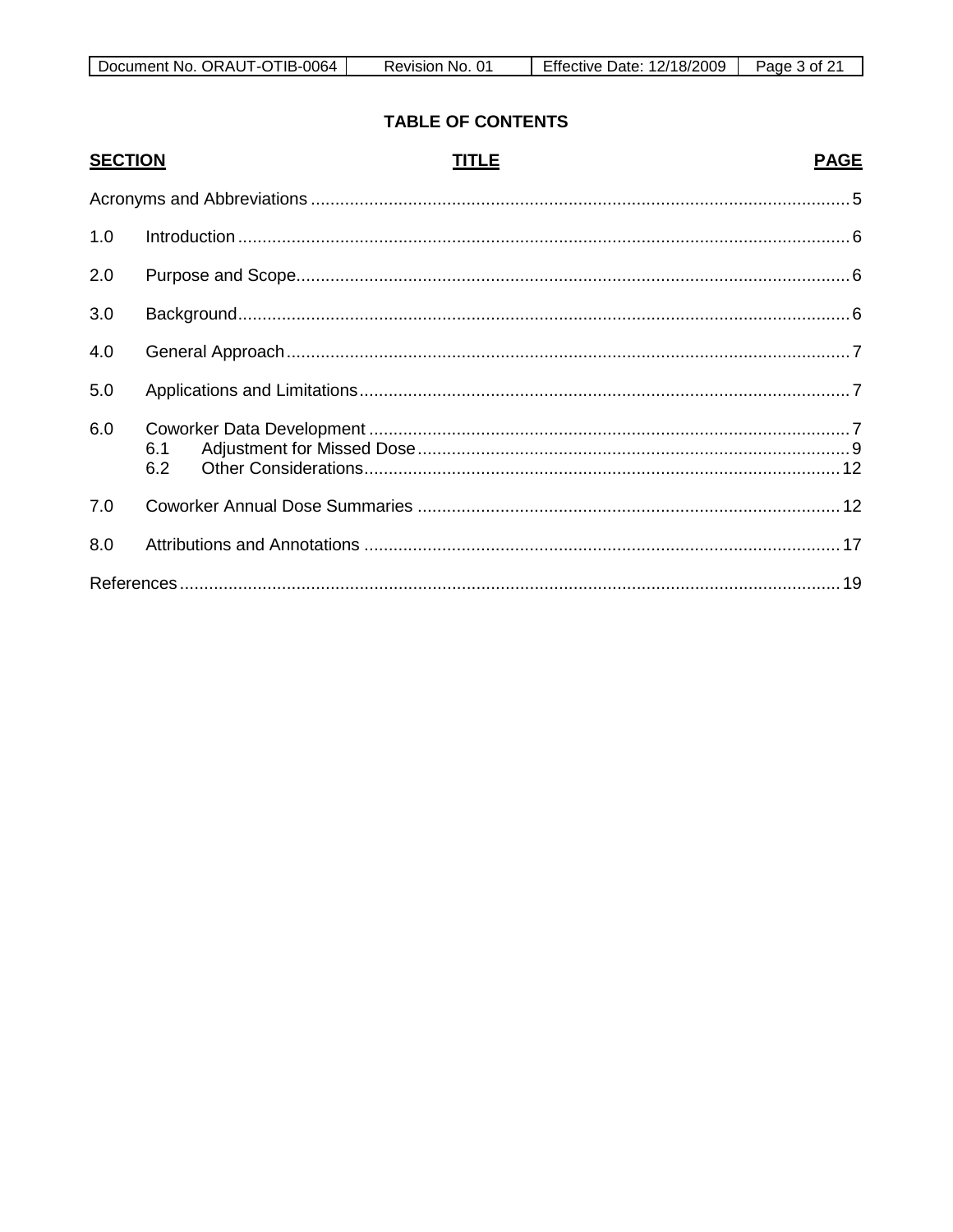| Document No. ORAUT-OTIB-0064 | Revision No. | Effective Date: 12/18/2009 | Page<br>4 of |
|------------------------------|--------------|----------------------------|--------------|

# **LIST OF TABLES**

# **TABLE TITLE**

# **PAGE**

| Potential missed dose from external radiation exposure during the film badge dosimetry |                                                                                                                                                                    |
|----------------------------------------------------------------------------------------|--------------------------------------------------------------------------------------------------------------------------------------------------------------------|
|                                                                                        |                                                                                                                                                                    |
|                                                                                        |                                                                                                                                                                    |
| Annual coworker external doses (mrem) for 1952 to 1979 with gamma and beta doses       |                                                                                                                                                                    |
|                                                                                        |                                                                                                                                                                    |
| Annual coworker external doses for 1947 to 1951 based on combined quarterly results    |                                                                                                                                                                    |
|                                                                                        |                                                                                                                                                                    |
| Annual coworker external doses with gamma and beta doses modified for construction     |                                                                                                                                                                    |
|                                                                                        | Comparisons of distributions of annual gamma doses and annual skin doses in 1962 8<br>MDLs and assigned MDL doses for film used to measure gamma and beta doses 11 |

# **LIST OF FIGURES**

## **FIGURE TITLE**

### **PAGE**

| $6 - 1$ | Comparison of cumulative skin doses in rem from UCNC (1957) and the CER database     |  |
|---------|--------------------------------------------------------------------------------------|--|
|         |                                                                                      |  |
| $6 - 2$ | Percentage of null penetrating and nonpenetrating doses among the recorded quarterly |  |
| $6 - 3$ | Percentage of null penetrating and nonpenetrating doses among the recorded quarterly |  |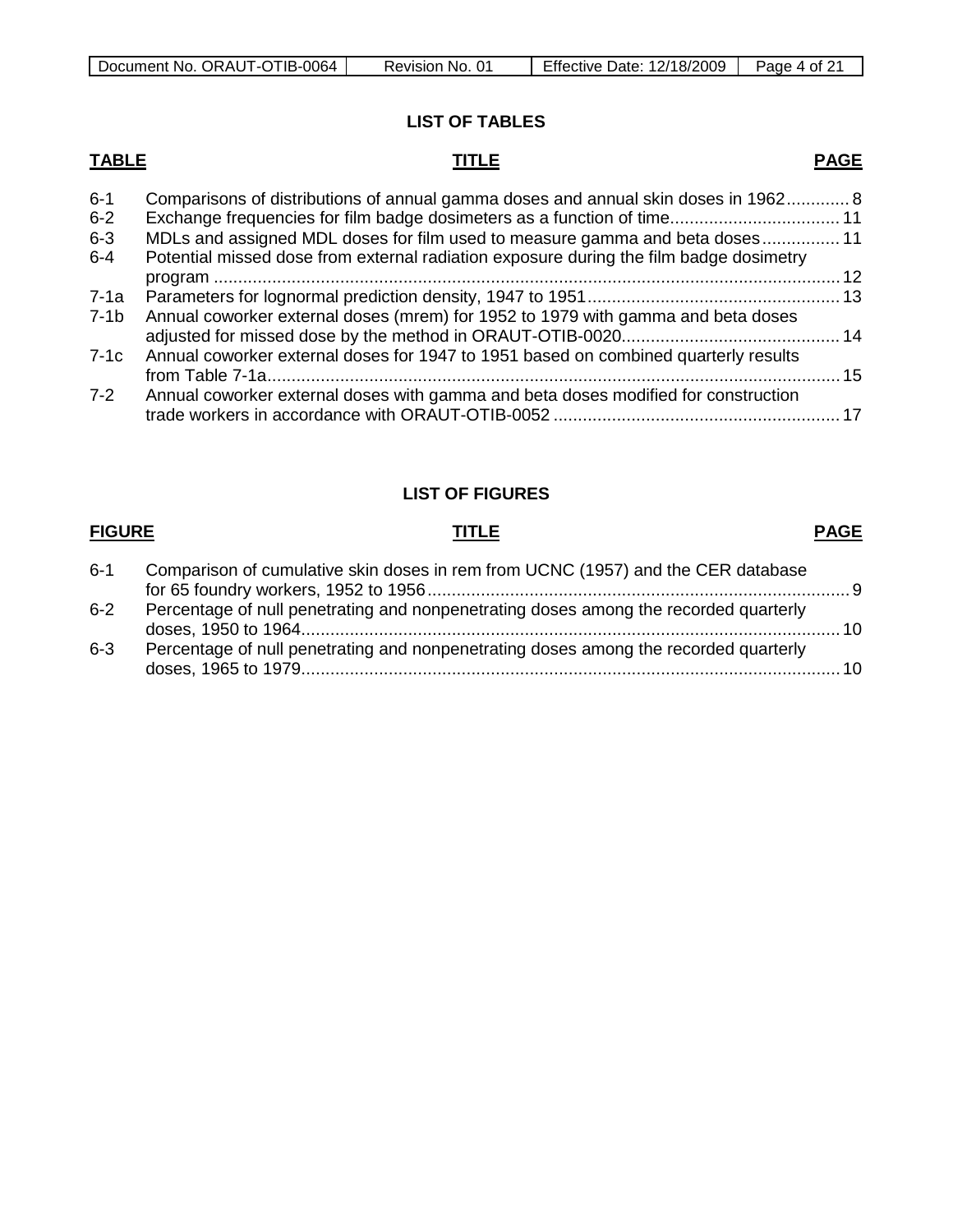$\mathsf{I}$ 

 $\overline{\phantom{a}}$ 

 $\mathbf{I}$ 

### **ACRONYMS AND ABBREVIATIONS**

| <b>CER</b>                             | Center for Epidemiologic Research                                                                     |
|----------------------------------------|-------------------------------------------------------------------------------------------------------|
| <b>DOE</b>                             | U.S. Department of Energy                                                                             |
| $E$ (dose)                             | Expected value of dose in the statistical sense; i.e., the mean dose on the original<br>scale         |
| <b>EEOICPA</b>                         | Energy Employees Occupational Illness Compensation Program Act of 2000                                |
| GM<br><b>GSD</b>                       | geometric mean<br>geometric standard deviation                                                        |
| HP                                     | health physics                                                                                        |
| <b>IREP</b>                            | Interactive RadioEpidemiological Program                                                              |
| keV                                    | kiloelectron-volt (1,000 electron-volts)                                                              |
| <b>MDL</b><br>mrem                     | minimum detectable level<br>millirem                                                                  |
| <b>NIOSH</b>                           | National Institute for Occupational Safety and Health                                                 |
| ORAU                                   | Oak Ridge Associated Universities                                                                     |
| <b>SSN</b>                             | SRDB Ref ID Site Research Database Reference Identification (number)<br><b>Social Security Number</b> |
| <b>TBD</b><br><b>TIB</b><br><b>TLD</b> | technical basis document<br>technical information bulletin<br>thermoluminescent dosimeter             |
| U.S.C.                                 | <b>United States Code</b>                                                                             |
| wk                                     | week                                                                                                  |
| $Y-12$<br>yr                           | Y-12 Plant, now the Y-12 National Security Complex<br>year                                            |
| ş                                      | section or sections                                                                                   |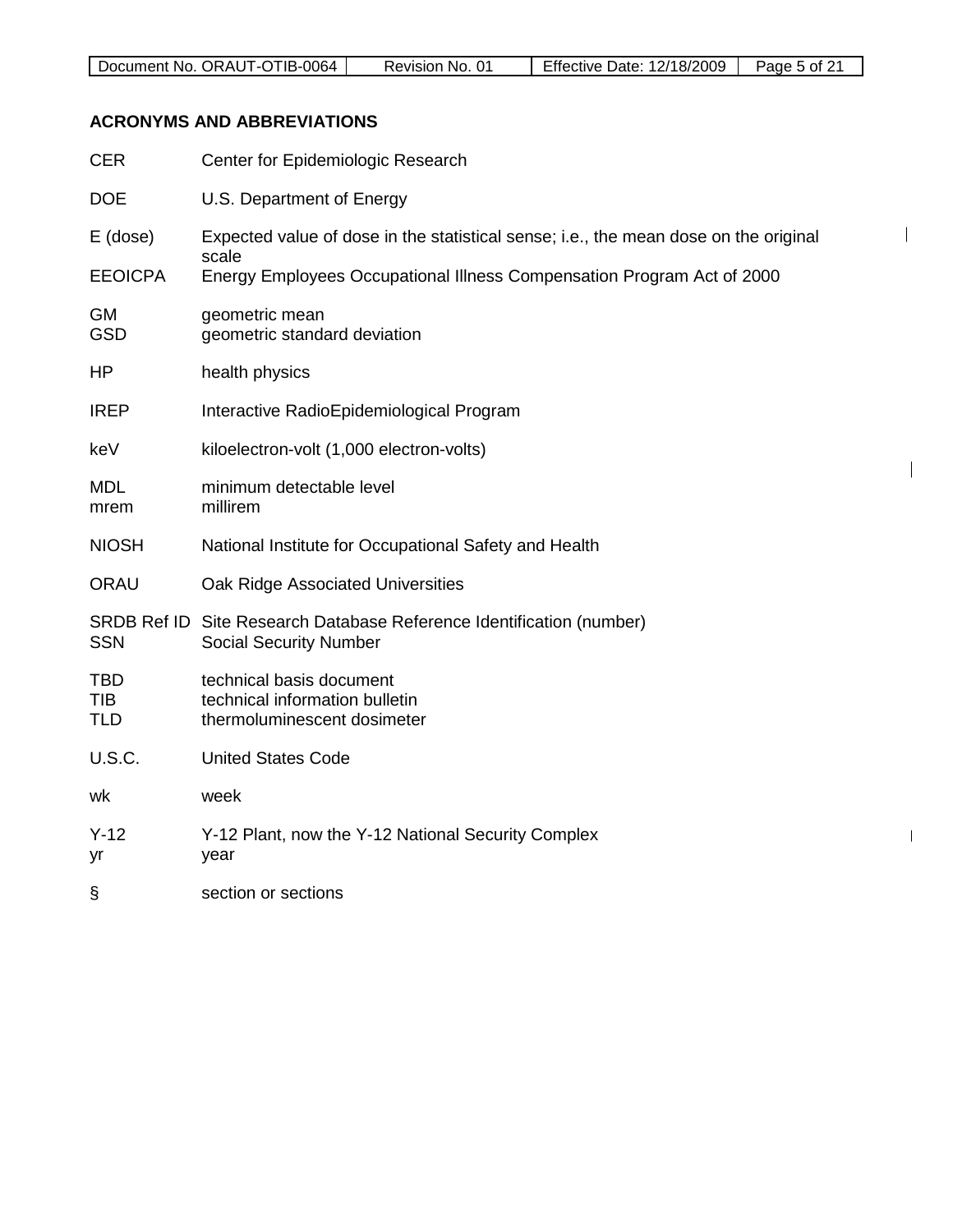| Document No. ORAUT-OTIB-0064 | Revision No. 01 | <b>Effective Date: 12/18/2009</b> | Page 6 of 21 |
|------------------------------|-----------------|-----------------------------------|--------------|
|                              |                 |                                   |              |

### **1.0 INTRODUCTION**

Technical information bulletins (TIBs) are not official determinations made by the National Institute for Occupational Safety and Health (NIOSH) but are rather general working documents that provide historic background information and guidance to assist in the preparation of dose reconstructions at particular sites or categories of sites. They will be revised in the event additional relevant information is obtained about the affected site(s). TIBs may be used to assist NIOSH staff in the completion of individual dose reconstructions.

In this document, the word "facility" is used as a general term for an area, building, or group of buildings that served a specific purpose at a site. It does not necessarily connote an "atomic weapons employer facility" or a "Department of Energy (DOE) facility" as defined in the Energy Employees Occupational Illness Compensation Program Act of 2000 [EEOICPA; 42 U.S.C. § 7384l(5) and (12)].

 $\overline{\phantom{a}}$ 

 $\mathbf{I}$ 

### **2.0 PURPOSE AND SCOPE**

The purpose of this TIB is to provide information that will enable Oak Ridge Associated Universities (ORAU) Team dose reconstructors to assign doses based on site coworker data to workers at the Y-12 Plant who have limited or no monitoring data. The data in this TIB are to be used in conjunction with ORAUT-OTIB-0020, *Use of Coworker Dosimetry Data for External Dose Assignment* (ORAUT 2008). This TIB is for use in reconstructions for the period from January 1947 to December 1979.

Attributions and annotations, indicated by bracketed callouts and used to identify the source, justification, or clarification of the associated information, are presented in Section 8.0.

#### **3.0 BACKGROUND**

The ORAU Team is conducting a series of coworker data studies to permit dose reconstructors to complete cases for which external and/or internal monitoring data are unavailable or incomplete. Such cases can fall into one of several categories, as follows:

- The worker was unmonitored and, even by today's standards, did not need to be monitored (e.g., a nonradiological worker).
- The worker was unmonitored but by today's standards would have been monitored.
- It is possible that the worker was monitored, but if so the data are not available.
- There is some information available for the worker, but it is insufficient to permit a dose reconstruction.

The Union Carbide Corporation Nuclear Division assumed the management of the Y-12 Plant in May 1947, and the Plant mission changed from the electromagnetic enrichment of uranium using calutrons to the processing and fabrication of uranium and other nuclear materials (ORAUT 2007a). The first experience with the machining of uranium metal at the Y-12 Plant was in December 1947 in a shop in Building 9766 (Emlet 1952). In the spring of 1948, steps were taken for the transfer of certain weapon fabrication functions from Los Alamos to Y-12 Plant facilities, which were established in Building 9212 where chemical processing of uranium had long occurred. At that time, the responsibility for the study and monitoring of the uranium machining operations was transferred from a Special Hazards Group to a Health Physics (HP) Department in the Medical Division (Emlet 1952).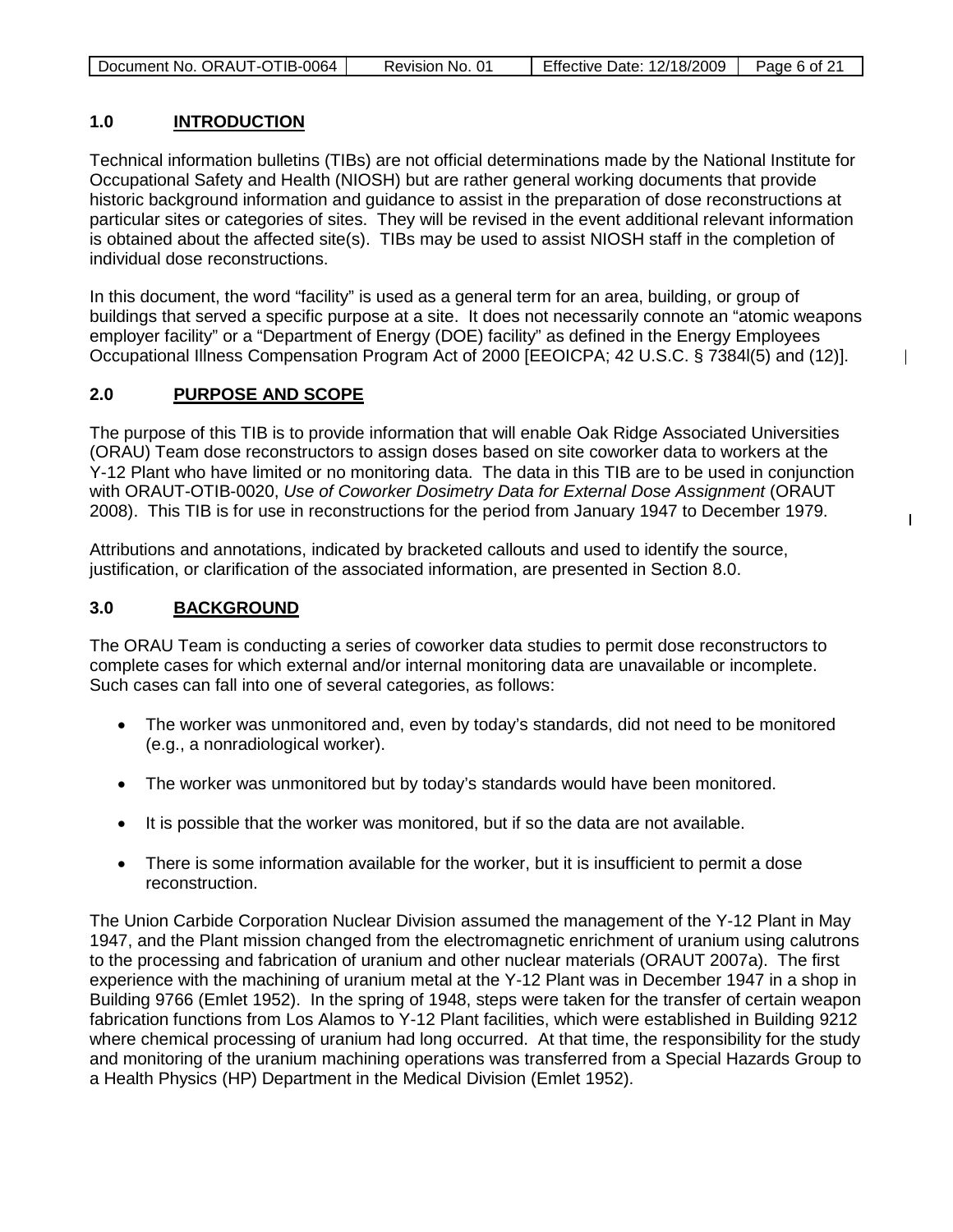| Document No. ORAUT-OTIB-0064 | Revision No. 01 | Effective Date: 12/18/2009   Page 7 of 21 |  |
|------------------------------|-----------------|-------------------------------------------|--|

The HP Department started a film badge dosimetry program in 1948 to monitor external radiation exposures to Y-12 workers in the Assay Laboratories, Radiographic Shop, Spectrographic Shop, and Machine Shops, which handled uranium metals (Struxness 1948). The external monitoring data for 1948 and 1949 are not readily available by Social Security Number (SSN), and have not been supplied by Y-12 in response to requests under EEOICPA (Souleyrette 2003). A report of the external monitoring data for 1948 and 1949 that are available from previous epidemiological studies by the ORAU Center for Epidemiologic Research (CER) has been published (ORAUT 2005a). The CER data have been placed on the secure data server at the ORAU Cincinnati Operations Office for use in dose reconstructions for workers at the Y-12 facility. In addition, the data on the server have been linked to each worker's badge identification number and SSN (ORAUT 2005a).

An extensive documentation of the worker radiological programs beginning in the 1950s is provided in the *Recycled Uranium Mass Balance Project for the Y-12 National Security Complex Site Report* (BWXT Y-12 2000). The film badge dosimetry program was expanded in 1950 to include all Y-12 personnel who worked with (1) depleted uranium metal, (2) discrete sources of gamma rays or beta particles, (3) X-rays, and (4) materials that were contaminated with fission products (McLendon 1960). This external radiation dosimetry policy of monitoring only the Y-12 workers who were involved with those four types of radioactive materials (about 10% to 20% of all workers) was continued until 1961 (ORAUT 2005b). In 1961, a new policy was instituted that required all Y-12 workers to be monitored for external radiation exposure with film dosimeters, which were integrated into the worker's identification badges and contained components for both routine and accident-related dosimetry. The use of film dosimeters ended in 1979 when they were largely replaced by thermoluminescent dosimeters (TLDs) (McLendon et al. 1980; West 1993).

### **4.0 GENERAL APPROACH**

As described in ORAUT (2008), the general approach to the application of coworker data to cases without external monitoring data is to assign either the 50th- or 95th-percentile doses with the intent that the assigned doses represent, but do not underestimate, the doses that would have been assigned had the worker been monitored.

#### **5.0 APPLICATIONS AND LIMITATIONS**

Some Y-12 workers could have worked at one or more other major sites in the DOE complex during their employment histories. Therefore, the data in this TIB must be used with caution to ensure that, for likely noncompensable cases, unmonitored external doses from multiple site employments have been overestimated. This typically requires the availability of the recorded doses or TIBs for external coworker dosimetry data for all relevant sites.

The data in this TIB address penetrating gamma radiation and nonpenetrating electron and lowenergy photon radiation. Neutron data are not presented separately; methods for determining neutron dose are discussed in Section 7.0.

External onsite ambient dose should be applied as specified in the latest revision of ORAUT-PROC-0060, *Occupational On-Site Ambient Dose Reconstruction for DOE Sites* (ORAUT 2006).

### **6.0 COWORKER DATA DEVELOPMENT**

From 1978 through the early 1990s, the Y-12 site delivered electronic files of worker data to the ORAU CER as a resource for the Health and Mortality Studies for DOE and its predecessor agencies (Watkins et al. 1993). Files that were received on magnetic tapes contained records for more than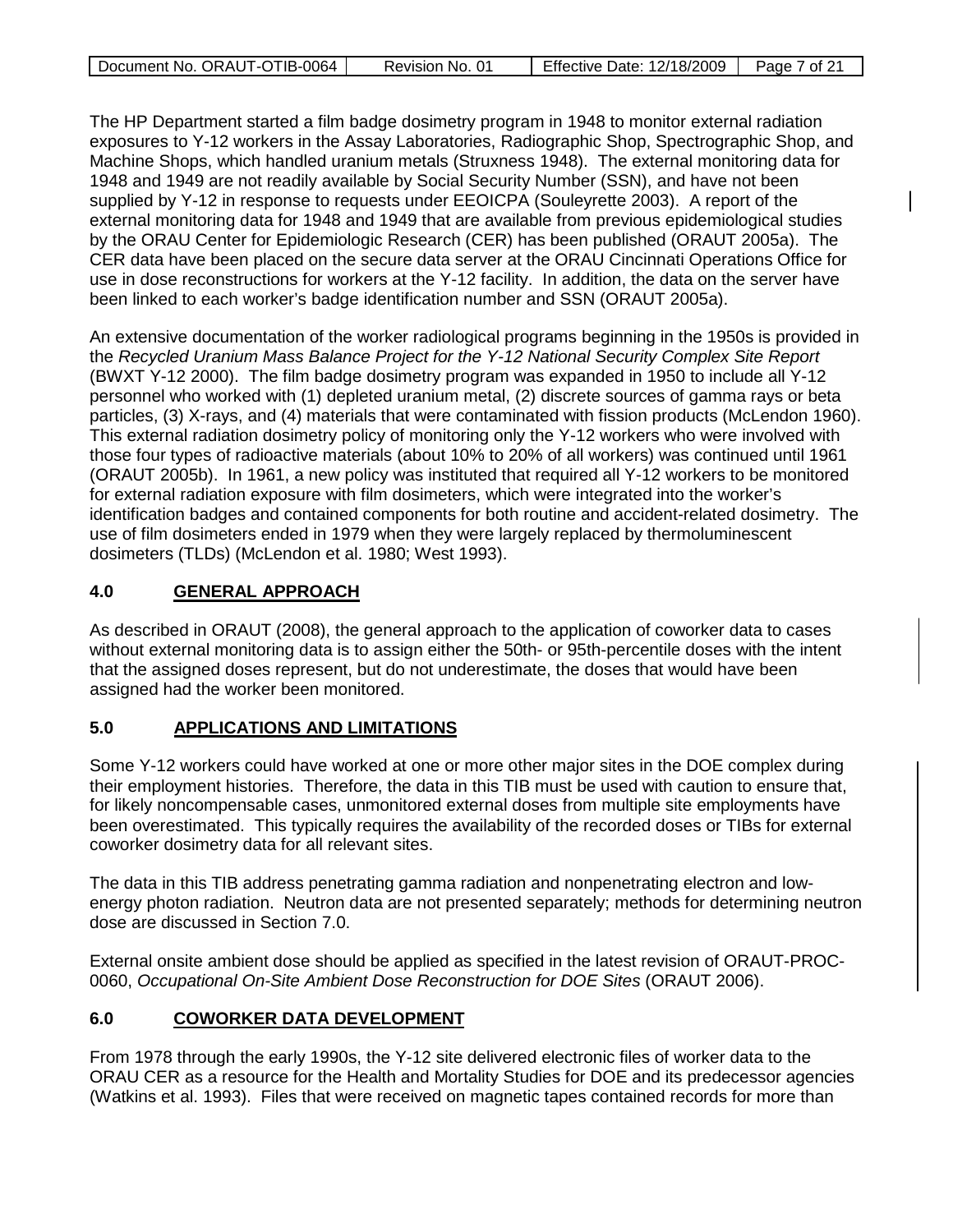| Document No. ORAUT-OTIB-0064 | Revision No. 01 | <b>Effective Date: 12/18/2009</b> | Page 8 of 21 |
|------------------------------|-----------------|-----------------------------------|--------------|
|                              |                 |                                   |              |

17,000 Y-12 workers. The records included doses from gamma, beta, and neutron exposures as well as other relevant information. Due to changes over time in recordkeeping practices and procedures at Y-12, the files were in several similar but not identical formats. CER transferred all the data from tape to disk and later constructed a carefully linked relational database with a standardized file format. Since 2002, the data have resided in a Structured Query Language database. The data that were used in this work consist of more than 425,000 records for 1950 through 1979. All records contain the data elements from original Y-12 files, which included first, middle, and last names; plant badge number; SSN; year; quarter; quarterly summations of dose readings for different monitoring periods (i.e., weekly, monthly, or quarterly); and other work history and demographic data. The quarterly summations give results in millirem for all beta, gamma, and neutron doses. Although each record has a flag to note an error condition, this flag is null for years before 1980 and so is not relevant for the film badge period. The external radiation doses that are being provided to NIOSH are effectively the same as those in the CER database.

The validity of the CER database was confirmed by a number of comparisons with summaries of film badge dose data in Y-12 internal correspondence and Y-12 HP progress reports [1]. The progress reports were produced with varying frequency (monthly, quarterly, and semiannually) and have been retrieved from as early as September 1947 (Murray 1947). Examples of such comparisons are provided in Table 6-1 and Figure 6-1. The left-hand portion of Table 6-1 lists the distribution of annual gamma doses and annual skin doses (i.e., annual gamma dose plus annual beta dose) to Y-12 workers during 1962 from a progress report for the fourth quarter of 1962 (UCNC 1963a). The righthand portion of Table 6-1 lists the same annual dose distributions from the CER database. The two sets of annual dose distributions in Table 6-1 are in excellent agreement. The second example, shown in Figure 6-1, is from internal correspondence on the radiation doses to Y-12 foundry workers (UCNC 1957). The open circles in Figure 6-1 represent a comparison of cumulative skin doses to 65 Y-12 foundry workers over the 5-year period from 1952 to 1956 from UCNC (1957) and those derived from sums of 194 person-years of recorded skin dose data over the same period and for the same 65 Y-12 foundry workers. The two sets of cumulative skin doses have high correlation as Figure 6-1 shows. The Pearson correlation coefficient, which assumes a bivariate normal distribution, is 0.841

| HP progress report (UCNC 1963a) |          |                          |                 | <b>CER</b> database |                          |
|---------------------------------|----------|--------------------------|-----------------|---------------------|--------------------------|
| Dose range                      |          | <b>Number of workers</b> | Dose range      |                     | <b>Number of workers</b> |
| (mrem)                          | Gamma    | <b>Skin dose</b>         | (mrem)          | Gamma               | Skin dose                |
| < 1,000                         | 5,787    | 5,108                    | $0 - 1,000$     | 5,771               | 4,990                    |
| 2,000                           | 6        | 324                      | $1,001 - 2,000$ | 20                  | 403                      |
| 3,000                           |          | 173                      | 2,001-3,000     | 2                   | 197                      |
| 4,000                           | 0        | 91                       | $3,001 - 4,000$ |                     | 98                       |
| 5,000                           | 0        | 40                       | 4,001-5,000     | 0                   | 43                       |
| 6,000                           | $\Omega$ | 25                       | 5,001-6,000     | 0                   | 28                       |
| 7,000                           | 0        | 15                       | $6,001 - 7,000$ | 0                   | 16                       |
| 8,000                           | 0        | 9                        | 7,001-8,000     | $\Omega$            | 10                       |
| 9,000                           | 0        | 6                        | 8,001-9,000     | 0                   | 6                        |
| 10,000                          | 0        | 2                        | 9,001-10,000    | 0                   | 2                        |
| 11,000                          | 0        | 0                        | 10,001-11,000   | $\Omega$            |                          |
| 12,000                          | $\Omega$ |                          | 11,001-12,000   | $\Omega$            | 0                        |
| >12,000                         | 0        | ∩                        | >12,000         | 0                   | 0                        |
| Total                           | 5,794    | 5,794                    | Total           | 5,794               | 5,794                    |

Table 6-1. Comparisons of distributions of annual gamma doses and annual skin doses (gamma plus beta radiation) in 1962.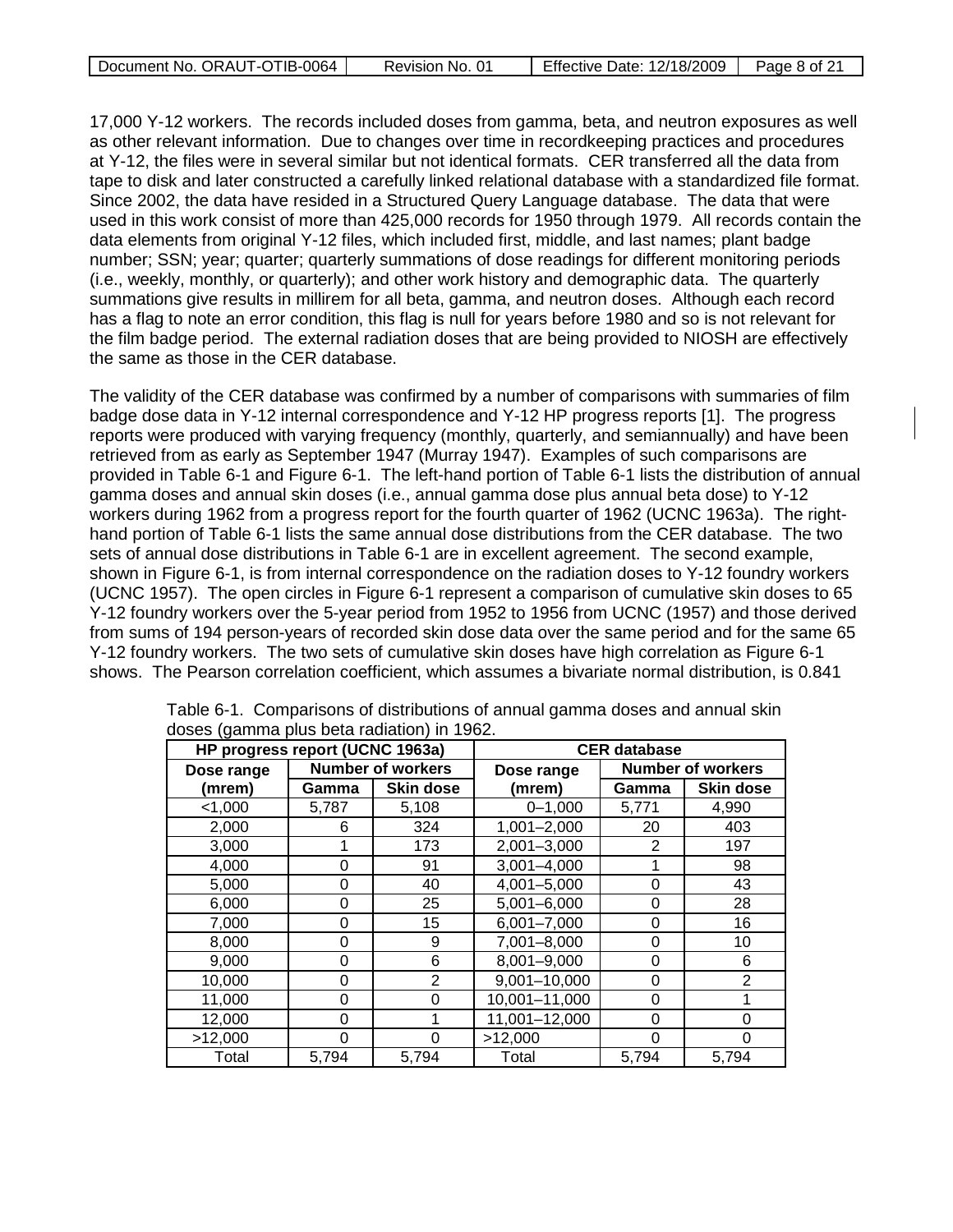

Figure 6-1. Comparison of cumulative skin doses in rem (Srem) from UCNC (1957) and the CER database for 65 foundry workers, 1952 to 1956.

(Pearson 1896), and the nonparametric Spearman (rank) correlation coefficient is 0.975 (Spearman 1904). Overall, the CER database was found to be acceptable for dose reconstruction purposes and for the development of coworker doses at the Y-12 Plant for 1952 to 1979.

### **6.1 ADJUSTMENT FOR MISSED DOSE**

The *External Dose Reconstruction Implementation Guideline* (NIOSH 2007) states that missed doses are to be assigned for null dosimeter readings to account for the possibility that doses were received but either not recorded by the film badge dosimeter or not reported by the site. These missed doses are calculated by multiplying the minimum detectable level (MDL) of the dosimeters by the number of null badge readings and summing the results; these values are used as the 95th-percentile values of a lognormal distribution for calculating probability of causation for a specific cancer.

The assignment of missed doses for monitored workers is particularly significant for Y-12 workers, as Figures 6-2 and 6-3 show, because historically there was a high percentage of null dosimeter results for this site. The large number of null results in the monitoring data is largely due to the weekly exchange of film badge dosimeters for monitored workers in the early 1950s and to the monitoring of the entire Y-12 workforce with film badge dosimeters staring in 1961. Because Y-12 workers with null monitoring data should be assigned missed dose, including those workers who probably had no potential for exposure to external radiation during their employment, the assignment of doses to Y-12 workers with no monitoring data based on coworker data must also account for the assignment of missed dose [2].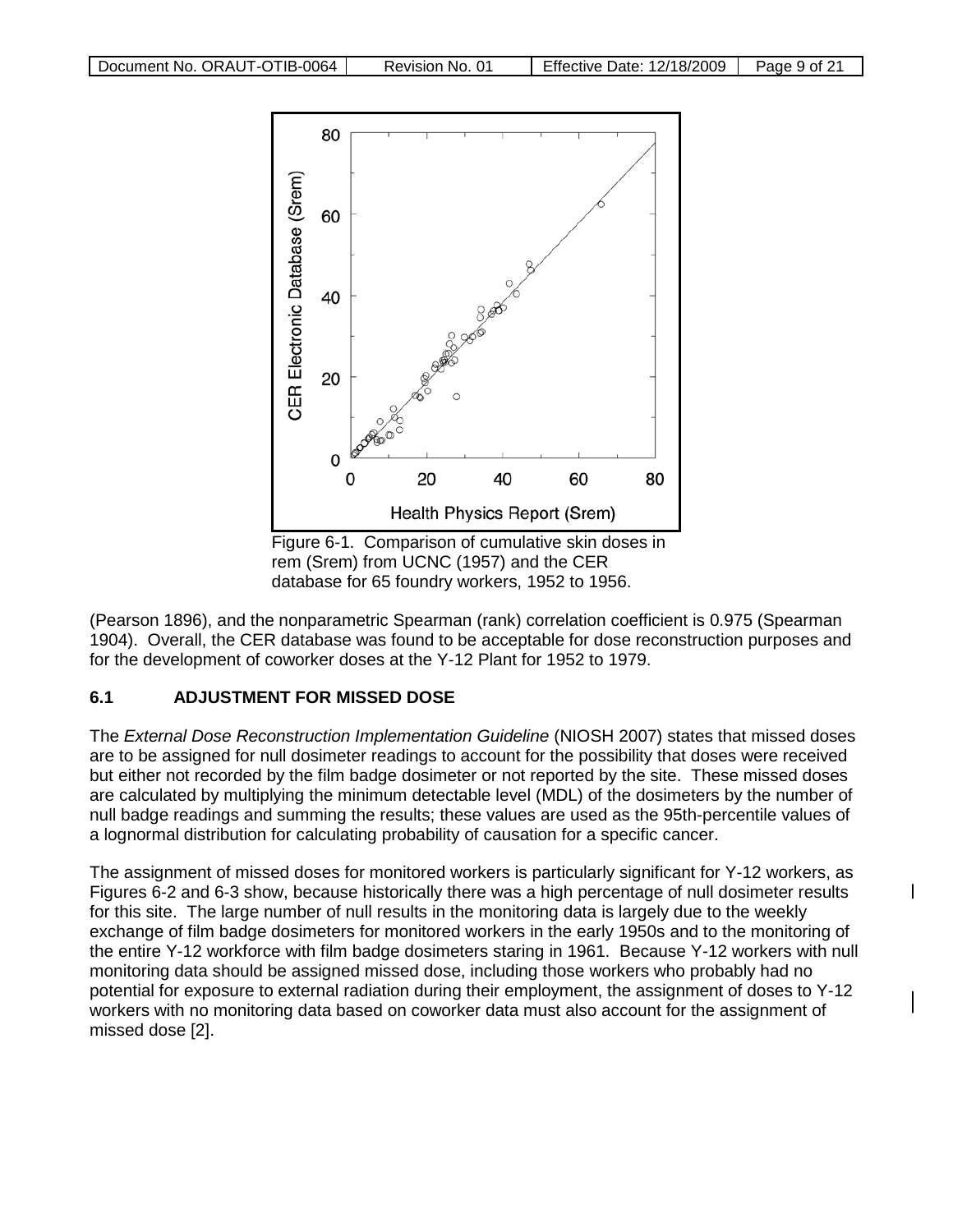





Figure 6-3. Percentage of null penetrating (gamma) and nonpenetrating (beta) doses among the recorded quarterly doses, 1965 to 1979.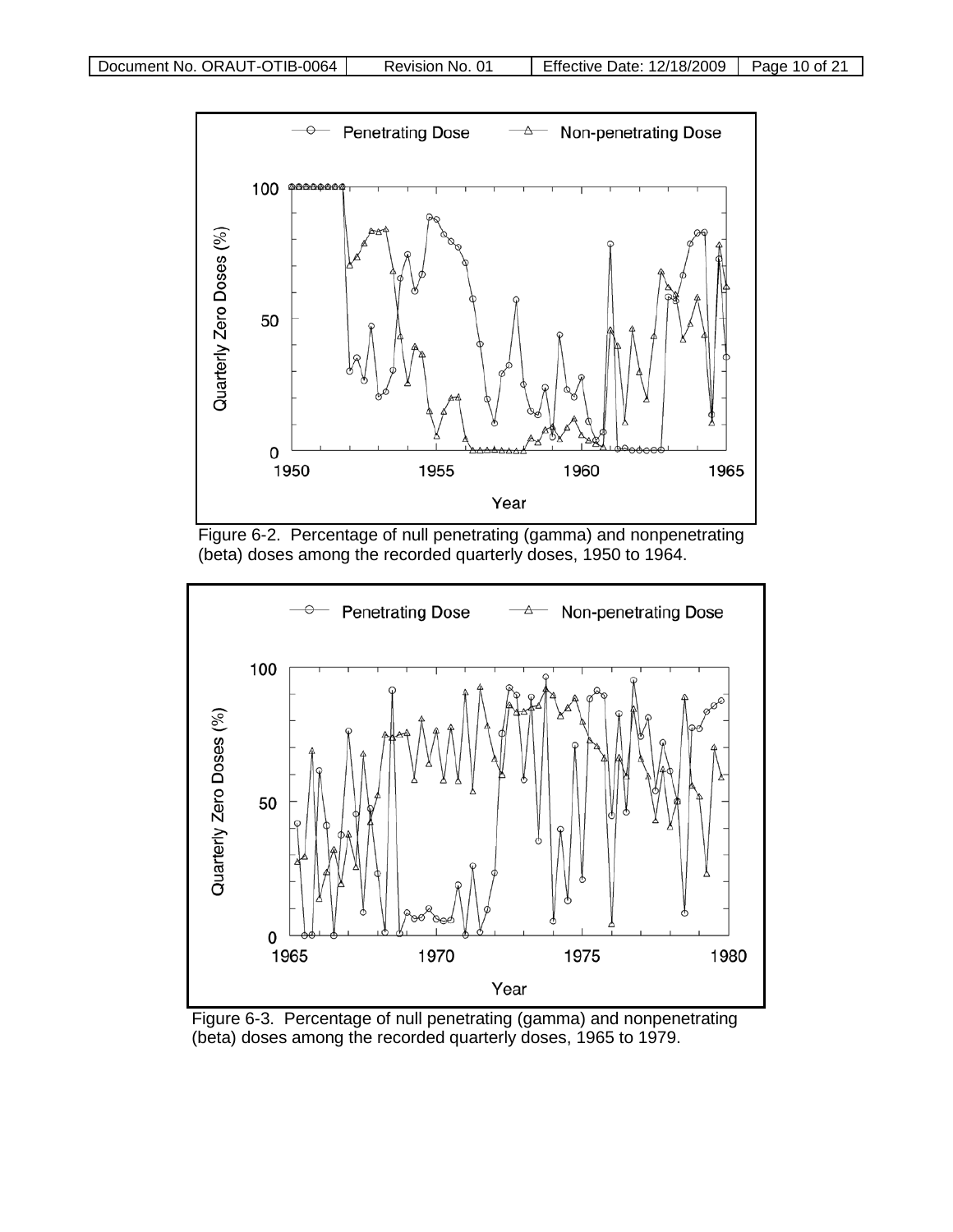| Document No. ORAUT-OTIB-0064 | Revision No. 01 | <b>Effective Date: 12/18/2009</b> | Page 11 of 21 |
|------------------------------|-----------------|-----------------------------------|---------------|
|------------------------------|-----------------|-----------------------------------|---------------|

The development of coworker data for the Y-12 Plant invoked a need to revise the MDLs and the exchange frequencies of the film badge dosimeters at the plant [3]. These revised dates for changes in the film badge exchange frequencies are provided in Table 6-2.

| Table 6-2. Exchange frequencies for film badge dosimeters |  |  |  |
|-----------------------------------------------------------|--|--|--|
| as a function of time. <sup>a</sup>                       |  |  |  |
|                                                           |  |  |  |

| Period <sup>o</sup>        | <b>Exchange frequency</b> |
|----------------------------|---------------------------|
| May 1948-September 1958    | Weekly                    |
| October 1958–December 1960 | Monthly                   |
| January 1961-December 1979 | Quarterly                 |

a. ORAUT (2005a), West (1993), McLendon (1958), and Reavis (1958).

b. Dates are approximate because changes did not occur for all employees at the same time.

The revised dates for changes in the estimated MDL of the film badge dosimeters are listed in Table 6-3. It is important to note that the MDL and the assigned MDL dose to workers changed significantly with time. As noted, the dates are approximate because the changes did not occur for all employees at the same time. In 1950 and 1951, doses were recorded as zero if they were less than the MDL of 30 mrem (see Table 6-3). As a result, there was only one positive gamma dose of 65 mrem among the 268 recorded quarterly doses for the 148 monitored workers in 1950, and no positive gamma doses were recorded for the 184 monitored workers in 1951. There were also no beta doses recorded for these monitored workers in either 1950 or 1951 (see Figure 6-2).

> Table 6-3. MDLs and assigned MDL doses (mrem) for film used to measure gamma and beta doses.<sup>a</sup>

| <b>Period</b> <sup>b</sup>  | <b>MDL</b> | <b>Assigned dose</b>        |
|-----------------------------|------------|-----------------------------|
| May 1948-December 1949      | 30         | $30^\circ$                  |
| January 1950-December 1951  | 30         |                             |
| January 1952-September 1952 | 50         | $50^{\circ}$                |
| October 1952-December 1952  | 43         | $43^{\circ}$                |
| January 1953-June 1954      | 50         | $50^{\circ}$                |
| July 1954-December 1954     | 30         | 30 <sup>c</sup>             |
| January 1955-December 1957  | 30         | $15^d$                      |
| January 1958-October 1979   | 30         | Not applicable <sup>e</sup> |

a. ORAUT (2005a); West (1993).

- b. Dates are approximate because the changes did not occur for all employees at the same time.
- c. Assigned to gamma dose for those workers with a high potential for exposure to gamma rays or to beta dose for those workers with a high potential for exposure to beta particles (or soft X-rays) if shielded and open-window film readings were less than the MDL.
- d. Assigned to beta dose if shielded and open-window film readings were less than the MDL.
- e. The actual shielded and open-window film readings were used to calculate the gamma and beta doses even when the film readings were less than the MDL.

The data in Tables 6-2 and 6-3 were used in the development of the data in Table 6-4, which lists the maximum annual missed gamma and beta doses by period. Although some workers might have been on a film dosimeter exchange cycle that was less or more frequent than the typical cycle (ORAUT 2009), the great majority of Y-12 workers were on the schedule in Table 6-2. Therefore, the values in Table 6-4 are appropriate for the adjustment of reported coworker doses to account for missed dose.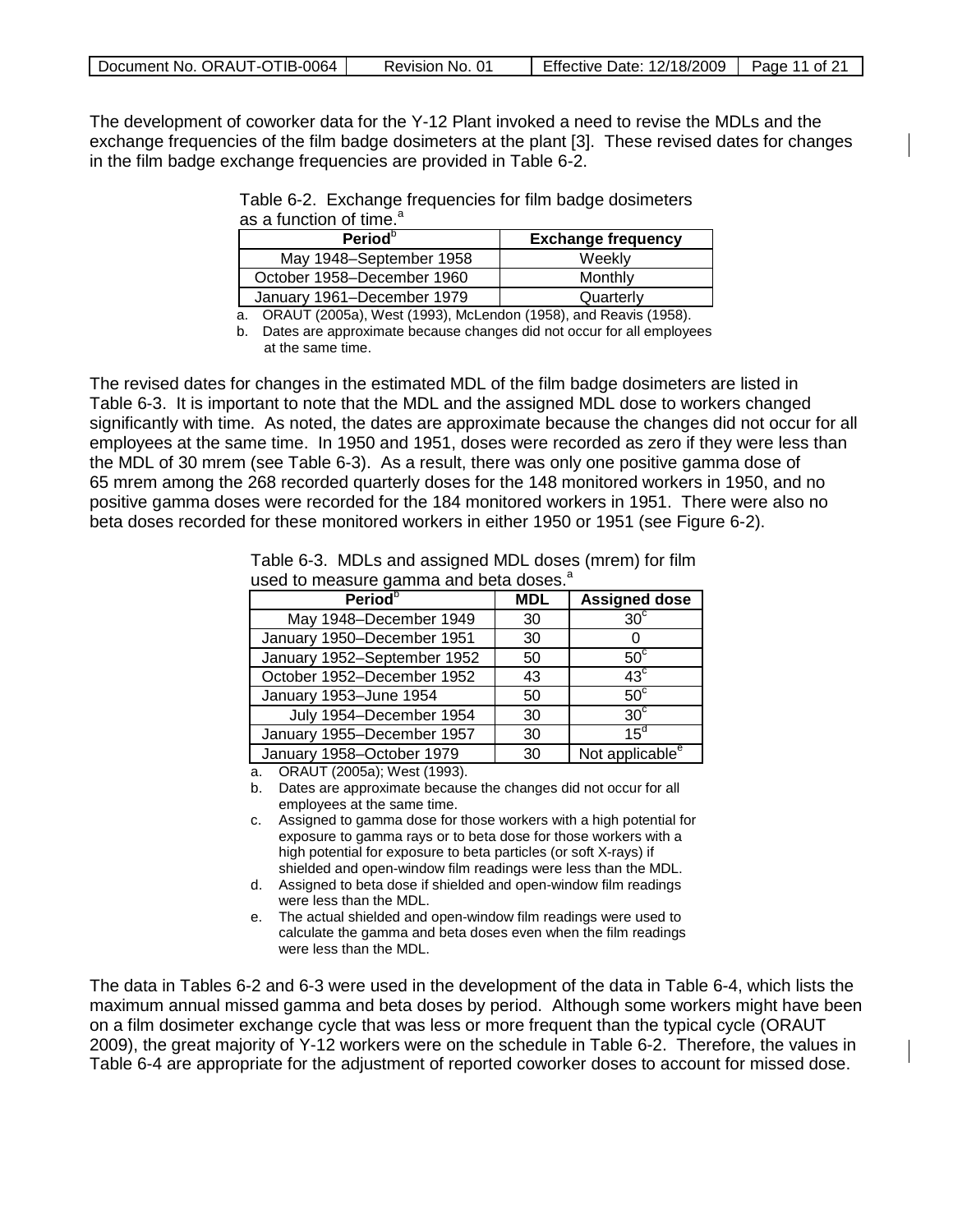| Document No. ORAUT-OTIB-0064 | Revision No. 01 | Effective Date: 12/18/2009 | Page 12 of 21 |
|------------------------------|-----------------|----------------------------|---------------|
|------------------------------|-----------------|----------------------------|---------------|

| Table 6-4. Potential missed dose (mrem) from external radiation exposure during the film |  |  |  |
|------------------------------------------------------------------------------------------|--|--|--|
| badge dosimetry program.                                                                 |  |  |  |

|                   | Gamma      | <b>Beta</b> | <b>Exchange</b> | <b>Maximum annual missed dose</b> |             |
|-------------------|------------|-------------|-----------------|-----------------------------------|-------------|
| <b>Period</b>     | <b>MDL</b> | <b>MDL</b>  | frequency       | Gamma (mrem)                      | Beta (mrem) |
| May 1948-Dec 1949 | 30         | 30          | Weekly          | 1,560                             | 1,560       |
| Jan 1950-Dec 1951 | 30         | 30          | Weekly          | 1,560                             | 1,560       |
| Jan 1952-Sep 1952 | 50         | 50          | Weekly          | 2,600                             | 2,600       |
| Oct 1952-Dec 1952 | 43         | 43          | Weekly          | 2,236                             | 2,236       |
| Jan 1953-Jun 1954 | 50         | 50          | Weekly          | 2,600                             | 2,600       |
| Jul 1954-Sep 1958 | 30         | 30          | Weekly          | 1,560                             | 1,560       |
| Oct 1958-Dec 1960 | 30         | 30          | Monthly         | 360                               | 360         |
| Jan 1961-Dec 1979 | 30         | 30          | Quarterly       | 120                               | 120         |

### **6.2 OTHER CONSIDERATIONS**

Certain aspects of the external dosimetry practices at the Y-12 Plant that are documented in the external radiation technical basis document (TBD) for the Y-12 site (ORAUT 2009) were considered in the analysis of the site data. These include:

- In some cases, values less than the dosimeter MDL were reported by the site. A lower detection limit of approximately 10 mrem was possible if an experienced technician evaluated the exposed film with special care (Morgan 1961). Therefore, values as low as 10 to 20 mrem were reported even though the MDL was considered to be 30 mrem or more.
- Before 1961, dosimeter use was not expressly required for all workers. Badges were typically provided only to people who entered a radiation area, and the badges were worn based on an honor system rather than on a strict requirement. A review of worker data indicates that most workers did wear the badges when they were provided.

As Section 7.0 describes, the approach for the development of coworker dose summaries was favorable to claimants, and this approach should account for any underestimates of doses to radiation workers at the Y-12 site based on these considerations.

#### **7.0 COWORKER ANNUAL DOSE SUMMARIES**

Based on the information and approaches described above, Y-12 coworker annual external dosimetry summaries were developed for use in the evaluation of external dose for workers who were potentially exposed to workplace radiation but for whom DOE could not provide monitoring data. These summaries were developed as follows:

### **Table 7-1a**

Table 7-1a provides quarterly data for beta and gamma doses from the third quarter of 1947 through the fourth quarter 1951 based on subgroup regression analysis. Percentile values in Table 7-1c are derived from these data.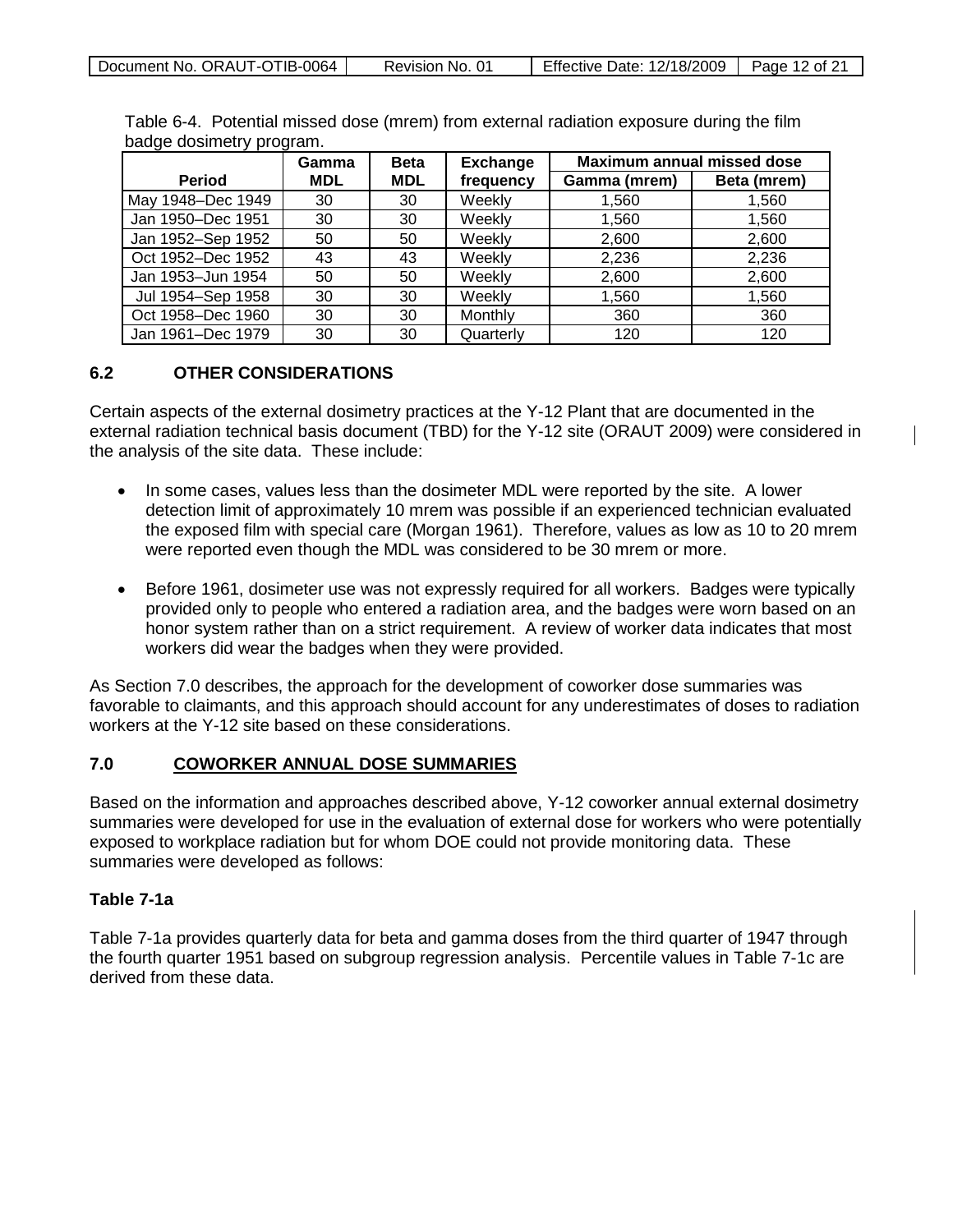Document No. ORAUT-OTIB-0064 Revision No. 01 Fffective Date: 12/18/2009 Page 13 of 21

| i uviv                  |                |                     |        | id. I didinctore for lognomial prodiction density<br><b>GM</b> | 19T1W<br><b>GSD</b> | .<br>E(dose) |
|-------------------------|----------------|---------------------|--------|----------------------------------------------------------------|---------------------|--------------|
| Year                    | Qtr            | μ                   | σ      | (mrem)                                                         |                     | (mrem)       |
| Gamma dose <sup>a</sup> |                |                     |        |                                                                |                     |              |
| 1947                    | 3              | 5.2684              | 1.1710 | 194.1093                                                       | 3.2254              | 385.3264     |
|                         | 4              | 5.2380              | 1.1710 | 188.3017                                                       | 3.2251              | 373.7602     |
| 1948                    | $\overline{1}$ | 5.2077              | 1.1709 | 182.6679                                                       | 3.2248              | 362.5419     |
|                         | $\overline{2}$ | 5.1773              | 1.1708 | 177.2026                                                       | 3.2245              | 351.6610     |
|                         | $\overline{3}$ | 5.1469              | 1.1707 | 171.9009                                                       | 3.2243              | 341.1072     |
|                         | 4              | 5.1165              | 1.1706 | 166.7578                                                       | 3.2240              | 330.8709     |
| 1949                    | $\overline{1}$ | 5.0862              | 1.1706 | 161.7685                                                       | 3.2238              | 320.9423     |
|                         | $\overline{2}$ | 5.0558              | 1.1705 | 156.9285                                                       | 3.2235              | 311.3123     |
|                         | 3              | $5.025\overline{4}$ | 1.1704 | 152.2334                                                       | 3.2233              | 301.9717     |
|                         | 4              | 4.9950              | 1.1703 | 147.6787                                                       | 3.2230              | 292.9120     |
| 1950                    | $\overline{1}$ | 4.9647              | 1.1703 | 143.2603                                                       | 3.2228              | 284.1247     |
|                         | $\overline{2}$ | 4.9343              | 1.1702 | 138.9740                                                       | 3.2226              | 275.6015     |
|                         | 3              | 4.9039              | 1.1701 | 134.8161                                                       | 3.2224              | 267.3344     |
|                         | $\overline{4}$ | 4.8735              | 1.1701 | 130.7825                                                       | 3.2222              | 259.3159     |
| 1951                    | $\overline{1}$ | 4.8432              | 1.1700 | 126.8696                                                       | 3.2220              | 251.5383     |
|                         | $\overline{2}$ | 4.8128              | 1.1699 | 123.0738                                                       | 3.2217              | 243.9945     |
|                         | 3              | 4.7824              | 1.1699 | 119.3915                                                       | 3.2216              | 236.6773     |
|                         | $\overline{4}$ | 4.7520              | 1.1698 | 115.8194                                                       | 3.2214              | 229.5801     |
| Beta dose <sup>b</sup>  |                |                     |        |                                                                |                     |              |
| 1947                    | 3              | 6.8231              | 1.3687 | 918.82                                                         | 3.9304              | 2,344.4      |
|                         | 4              | 6.8075              | 1.3687 | 904.61                                                         | 3.9304              | 2,308.2      |
| 1948                    | $\overline{1}$ | 6.7917              | 1.3687 | 890.41                                                         | 3.9304              | 2,272.0      |
|                         | $\overline{2}$ | 6.7756              | 1.3687 | 876.20                                                         | 3.9304              | 2,235.7      |
|                         | 3              | 6.7593              | 1.3687 | 862.00                                                         | 3.9304              | 2,199.5      |
|                         | $\overline{4}$ | 6.7426              | 1.3687 | 847.79                                                         | 3.9304              | 2,163.2      |
| 1949                    | $\overline{1}$ | 6.7257              | 1.3687 | 833.59                                                         | 3.9304              | 2,127.0      |
|                         | $\overline{c}$ | 6.7085              | 1.3687 | 819.38                                                         | 3.9304              | 2,090.7      |
|                         | $\overline{3}$ | 6.6911              | 1.3687 | 805.17                                                         | 3.9304              | 2,054.5      |
|                         | $\overline{4}$ | 6.6733              | 1.3687 | 790.97                                                         | 3.9304              | 2,018.2      |
| 1950                    | 1              | 6.6551              | 1.3687 | 776.76                                                         | 3.9304              | 1,982.0      |
|                         | $\overline{2}$ | 6.6367              | 1.3687 | 762.56                                                         | 3.9304              | 1,945.7      |
|                         | $\overline{3}$ | 6.6179              | 1.3687 | 748.35                                                         | 3.9304              | 1,909.5      |
|                         | 4              | 6.5987              | 1.3687 | 734.15                                                         | 3.9304              | 1,873.2      |
| 1951                    | 1              | 6.5792              | 1.3687 | 719.94                                                         | 3.9304              | 1,837.0      |
|                         | $\overline{2}$ | 6.5592              | 1.3687 | 705.73                                                         | 3.9304              | 1,800.7      |
|                         | $\overline{3}$ | 6.5389              | 1.3687 | 691.53                                                         | 3.9304              | 1,764.5      |
|                         | $\overline{4}$ | 6.5181              | 1.3687 | 677.32                                                         | 3.9304              | 1,728.2      |

Table 7-1a. Parameters for lognormal prediction density, 1947 to 1951.

a. From ORAUT-RPRT-0032 (ORAUT 2005b).

b. From ORAUT-OTIB-0046 (ORAUT 2007a).

### **Table 7-1b**

1. The gamma and beta doses available from CER (see Section 6.0) were converted to annual data by summing the reported quarterly data for 1952 to 1979. Consistent with the guidelines in ORAUT-OTIB-0020 (ORAUT 2008), gamma and beta doses for individuals with fewer than 4 quarters of data for a particular year were converted to annual doses by extrapolation: One quarterly result was multiplied by 4; the sum of two quarterly results was multiplied by 2; and the sum of 3 quarterly results was multiplied by 1.333.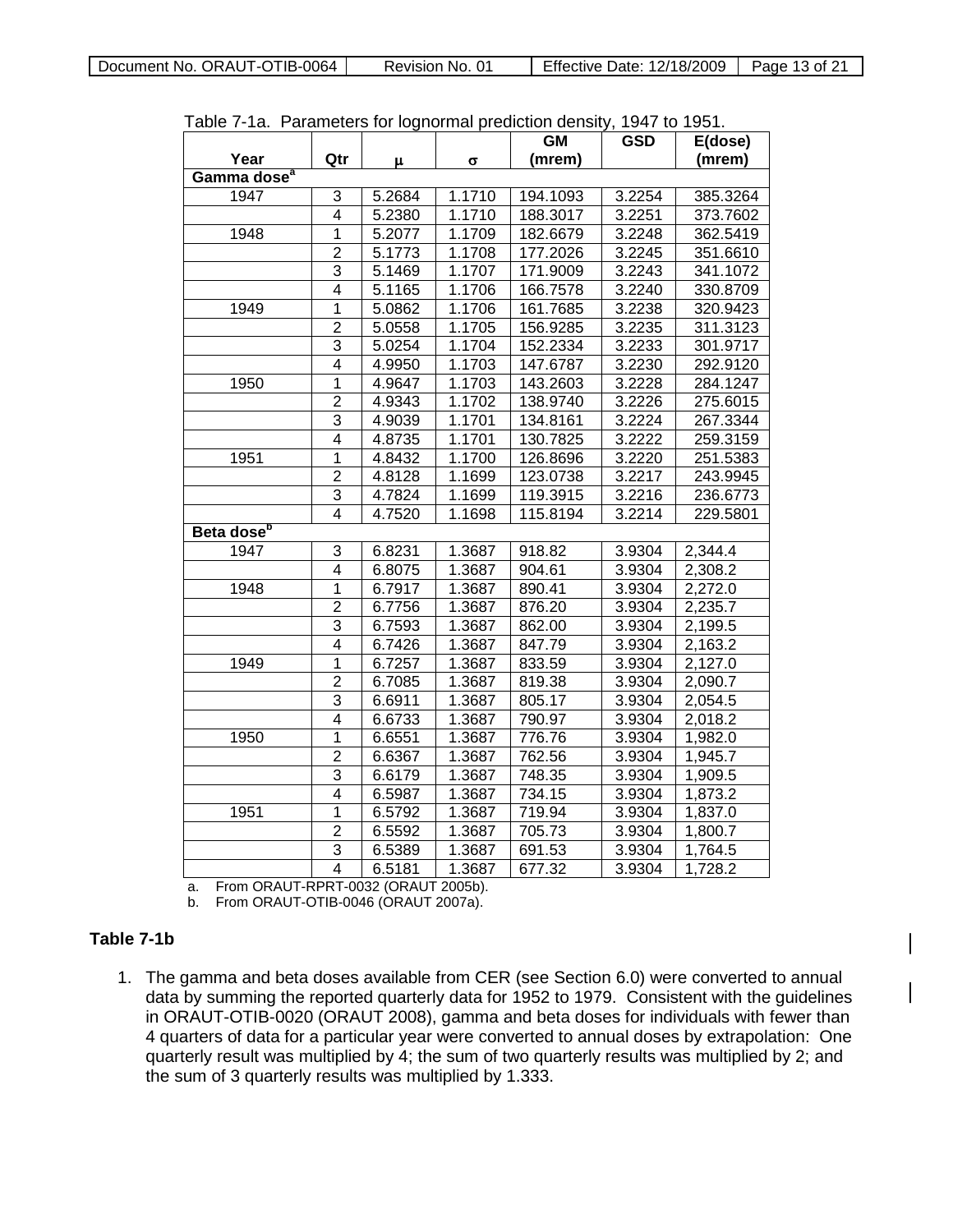| Document No. ORAUT-OTIB-0064 | Revision No. 01 | Effective Date: 12/18/2009 | Page 14 of 21 |
|------------------------------|-----------------|----------------------------|---------------|
|                              |                 |                            |               |

- 2. For the gamma doses, one-half of the year's maximum possible annual missed dose was added to each annual dose from Step 1 using the MDLs and badge exchange frequencies in Tables 6-2 and 6-3. The added amount for a quarter was the MDL/2 multiplied by the badge exchange frequency. If a reported quarterly dose was positive, the badge exchange frequency was reduced by 1 because it is not possible that all individual badge results were zero if a positive annual dose was reported. Note that this is not the procedure in OCAS-IG-001 (NIOSH 2007, Section 2.1.2.3), which applies to situations in which the number of zero measurements cannot be determined, as occurs for Y-12 doses before 1961.
- 3. The 50th- and 95th-percentile annual gamma and beta dose values were derived from the gamma and beta doses in Step 2 by ranking the data and extracting percentiles for each year.
- 4. The results in Table 7-1b are presented for both gamma and beta doses. The gamma dose percentiles should be used for selected Y-12 workers with limited or no monitoring data using the methods in Section 7.0 of ORAUT-OTIB-0020 (ORAUT 2008). The percentiles for beta doses should be applied only to Y-12 workers who were employed in areas with beta dose potential.

|      | 00001-011D-0020 (01\A01 2000). | Gamma dose (mrem) |            | Beta dose (mrem) | Number of |
|------|--------------------------------|-------------------|------------|------------------|-----------|
|      | 95th                           | <b>50th</b>       | 95th       | <b>50th</b>      | monitored |
| Year | percentile                     | percentile        | percentile | percentile       | workers   |
| 1952 | 3,453                          | 2,419             | 5623       | 1,300            | 497       |
| 1953 | 4,216                          | 1,300             | 7429       | 2,475            | 386       |
| 1954 | 3,608                          | 1,300             | 11,843     | 3,039            | 681       |
| 1955 | 2,572                          | 780               | 11,482     | 3,241            | 623       |
| 1956 | 1,810                          | 961               | 8,404      | 2,541            | 729       |
| 1957 | 1,556                          | 934               | 7,777      | 2,384            | 795       |
| 1958 | 1,797                          | 1,065             | 4,470      | 1,745            | 995       |
| 1959 | 1,173                          | 448               | 3,928      | 875              | 1,265     |
| 1960 | 1,124                          | 423               | 5,093      | 894              | 1,335     |
| 1961 | 491                            | 155               | 2,322      | 91               | 5,869     |
| 1962 | 519                            | 171               | 2,257      | 101              | 5,793     |
| 1963 | 360                            | 58                | 1,464      | 82               | 5,789     |
| 1964 | 397                            | 72                | 1,578      | 97               | 5,592     |
| 1965 | 382                            | 110               | 1,083      | 70               | 5,138     |
| 1966 | 478                            | 87                | 1,185      | 118              | 4,730     |
| 1967 | 372                            | 71                | 1,014      | 81               | 5,016     |
| 1968 | 271                            | 141               | 897        | 48               | 5,580     |
| 1969 | 364                            | 127               | 624        | 52               | 6,319     |
| 1970 | 366                            | 122               | 863        | 53               | 7,122     |
| 1971 | 325                            | 110               | 469        | 47               | 7,055     |
| 1972 | 208                            | 57                | 586        | 48               | 6,880     |
| 1973 | 198                            | 53                | 510        | 60               | 6,503     |
| 1974 | 366                            | 93                | 614        | 60               | 5,836     |
| 1975 | 171                            | 54                | 613        | 60               | 5,282     |
| 1976 | 179                            | 58                | 410        | 89               | 5,062     |
| 1977 | 158                            | 52                | 350        | 57               | 5,360     |
| 1978 | 219                            | 86                | 385        | 57               | 5,573     |
| 1979 | 156                            | 60                | 571        | 71               | 5,964     |

Table 7-1b. Annual coworker external doses (mrem) for 1952 to 1979 with gamma and beta doses adjusted for missed dose by the method in ORAUT-OTIB-0020 (ORAUT 2008).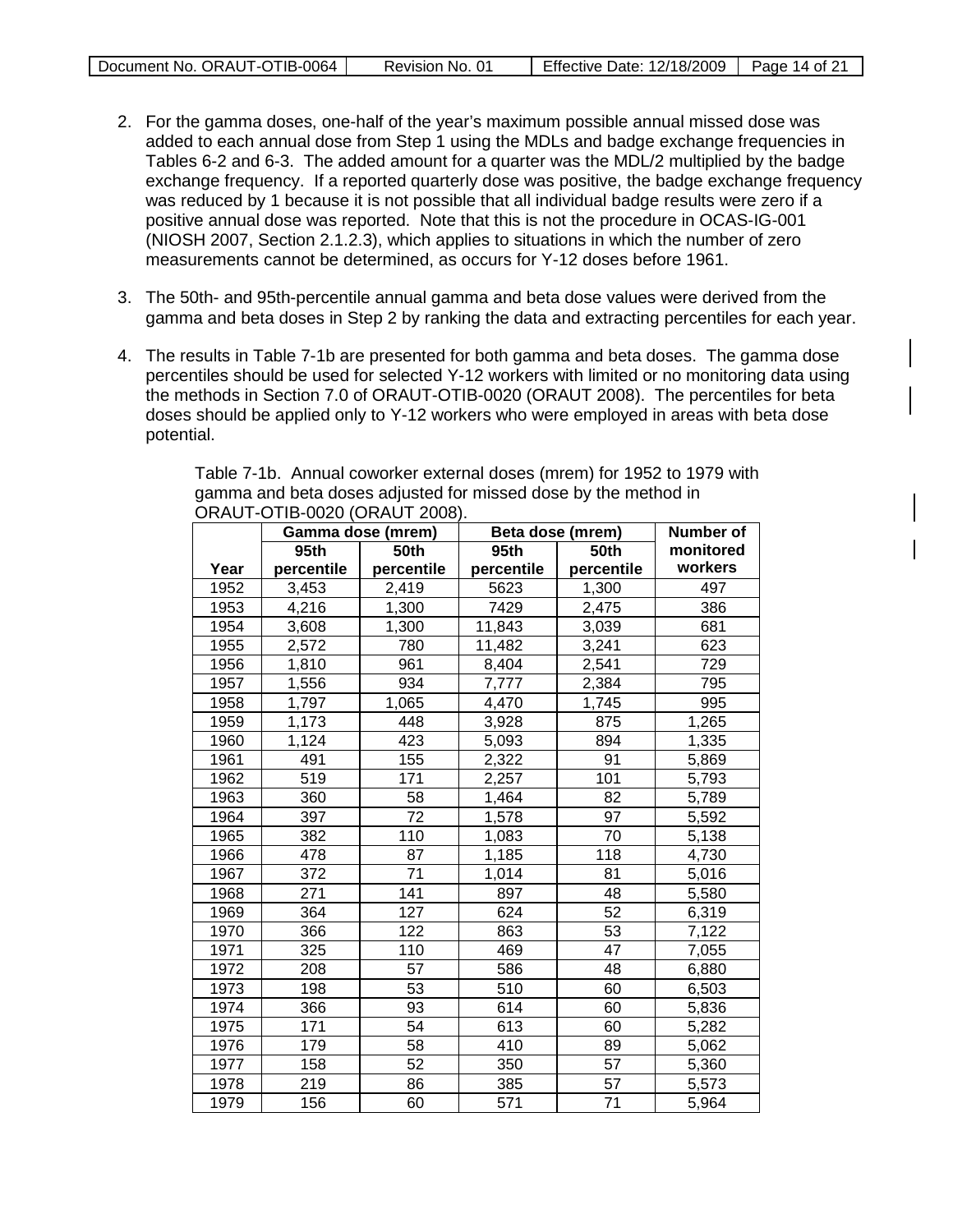| Effective Date: 12/18/2009<br>Document No. ORAUT-OTIB-0064  <br>Page 15 of $21$<br>Revision No. 01 |
|----------------------------------------------------------------------------------------------------|
|----------------------------------------------------------------------------------------------------|

### **Table 7-1c**

- 1. The quarterly gamma and beta doses in Table 7-1a were combined into annual dose distributions using Monte Carlo techniques. Dose for 1947 was doubled to normalize the data to one full year of exposure.
- 2. Missed dose was not added to the resultant annual dose distributions from Step 1 above. The original analysis in ORAUT-RPRT-0032 (ORAUT 2005b) includes an analysis of missed dose. Therefore, additional missed dose was not added to the quarterly dose distributions.
- 3. The 50th- and 95th-percentile annual gamma and beta dose values were derived from the resultant lognormal distributions from Step 1.
- 4. The results in Table 7-1c are presented for both gamma and beta doses. The gamma dose percentiles should be used for selected Y-12 workers with limited or no monitoring data using the methods in Section 7.0 of ORAUT-OTIB-0020 (ORAUT 2008). The percentiles for beta doses should be applied only to Y-12 workers who were employed in areas with beta dose potential.
- 5. Beta dose  $95<sup>th</sup>$  percentile values for 1947-1951 may need adjustment for dose reconstruction. These values are above or in close proximity to the yearly radiological protection guidelines for that era, 25 rem for 1947-1948 and 15 rem for 1949-1951 (ORAUT 2007a). There were no reported beta doses above these yearly radiation protection guidelines for 1947-51 (ORAUT 2005a, 2007a).

|      | Gamma dose (mrem) |             | Beta dose (mrem) |             |
|------|-------------------|-------------|------------------|-------------|
|      | 95th              | <b>50th</b> | 95th             | <b>50th</b> |
| Year | percentile        | percentile  | percentile       | percentile  |
| 1947 | 4,427             | 1,005       | 29,514           | 5,180       |
| 1948 | 3,345             | 1,089       | 23,471           | 6,222       |
| 1949 | 2,981             | 962         | 22,343           | 5,830       |
| 1950 | 2,592             | 851         | 20,713           | 5,487       |
| 1951 | 2,373             | 762         | 18,861           | 4,975       |

Table 7-1c. Annual coworker external doses (mrem) for 1947 to 1951 based on combined quarterly results from Table 7-1a.

Doses to organs that are affected only by gamma radiation (e.g., organs other than the skin, breast, and testes) should be calculated based only on the gamma dose columns in Table 7-1b and 7-1c in combination with the appropriate organ dose conversion factors (NIOSH 2007). Doses to the skin, breast, and testes (or any other cancer location that could be affected by beta radiation) should be determined based on both the gamma and beta columns. Gamma doses should be assigned as photons with energy ranges consistent with information in the external dosimetry TBD for the Y-12 site (ORAUT 2009), and beta doses should be assigned as electrons with energy greater than 15 keV (or photons less than 30 keV if appropriate) with corrections to account for clothing attenuation or other relevant considerations (ORAUT 2005c). Work with depleted uranium has been responsible for the majority of the beta (or nonpenetrating) doses at the Y-12 facility (UCNC 1963a,b; Henderson 1991; Ashley et al. 1995; ORAUT 2007a).

As footnoted in Table 6-3 and demonstrated in the example in Section 6.2, significant amounts of missed dose were already added to the recorded dose of Y-12 workers in the late 1940s and early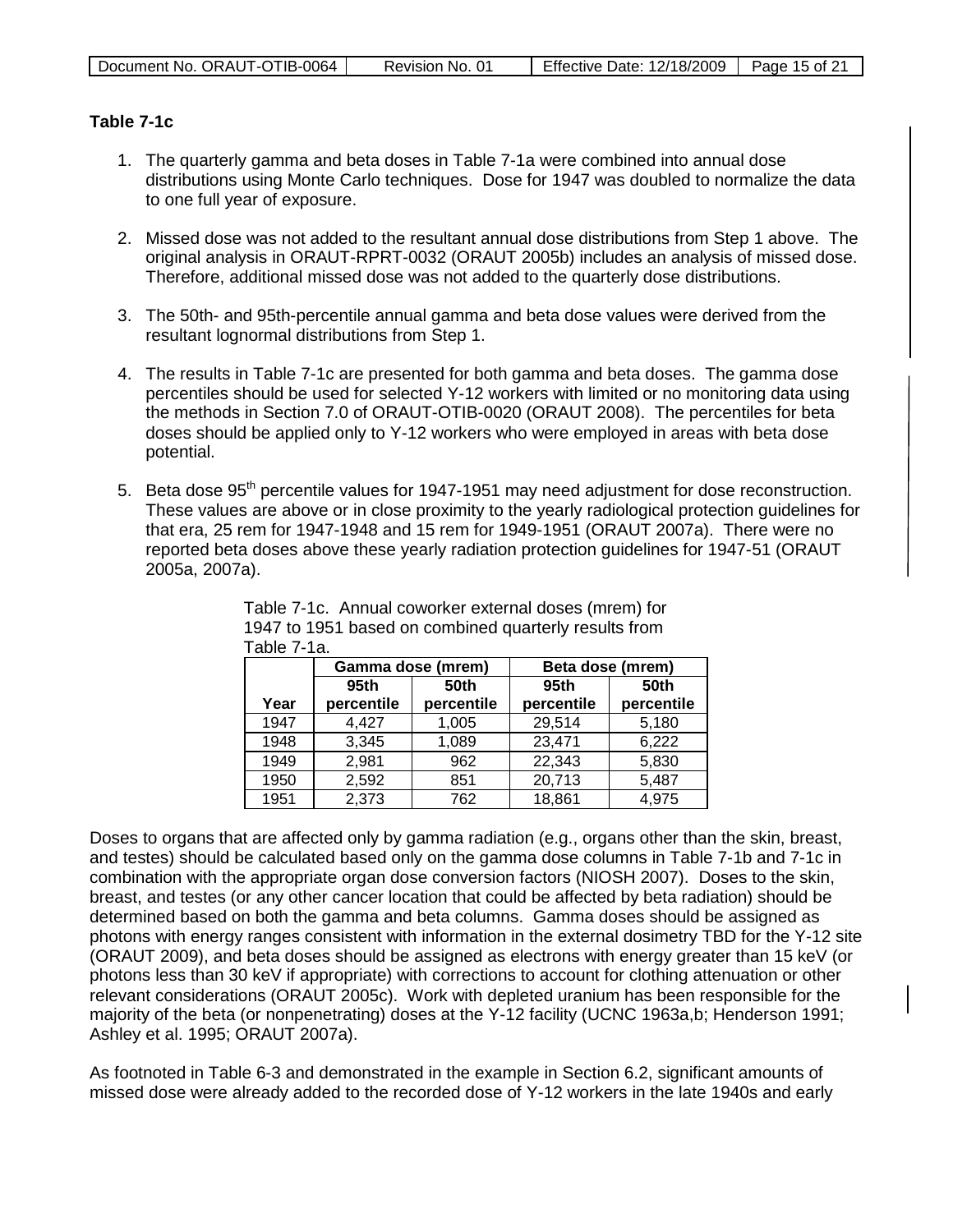| Document No. ORAUT-OTIB-0064 | Revision No. 01 | Effective Date: 12/18/2009   Page 16 of 21 |  |
|------------------------------|-----------------|--------------------------------------------|--|

1950s. With the addition of more missed dose to these workers' recorded doses as outlined above, the amount of missed dose that was added to some of these workers' recorded doses from January 1952 to September 1952 and from January 1953 to June 1954 could be as large as 75 mrem/wk, or 3.9 rem/yr. Therefore, the Y-12 coworker doses in this report are expected to be favorable to claimants for the period before the start of the monthly and quarterly exchange of the film badge dosimeters in the late 1950s and early 1960s (see Table 6-2).

Table 7-2 contains the 50th- and 95th-percentile values of the gamma dose for construction trade workers who meet the criteria in Section 3.0 of ORAUT-OTIB-0052 (ORAUT 2007b). These percentile values, which are based on the annual values in Tables 7-1b and 7-1c, were calculated using the guidance in Section 8.0 of ORAUT-OTIB-0052 and should not be used for workers who do not meet the specified criteria.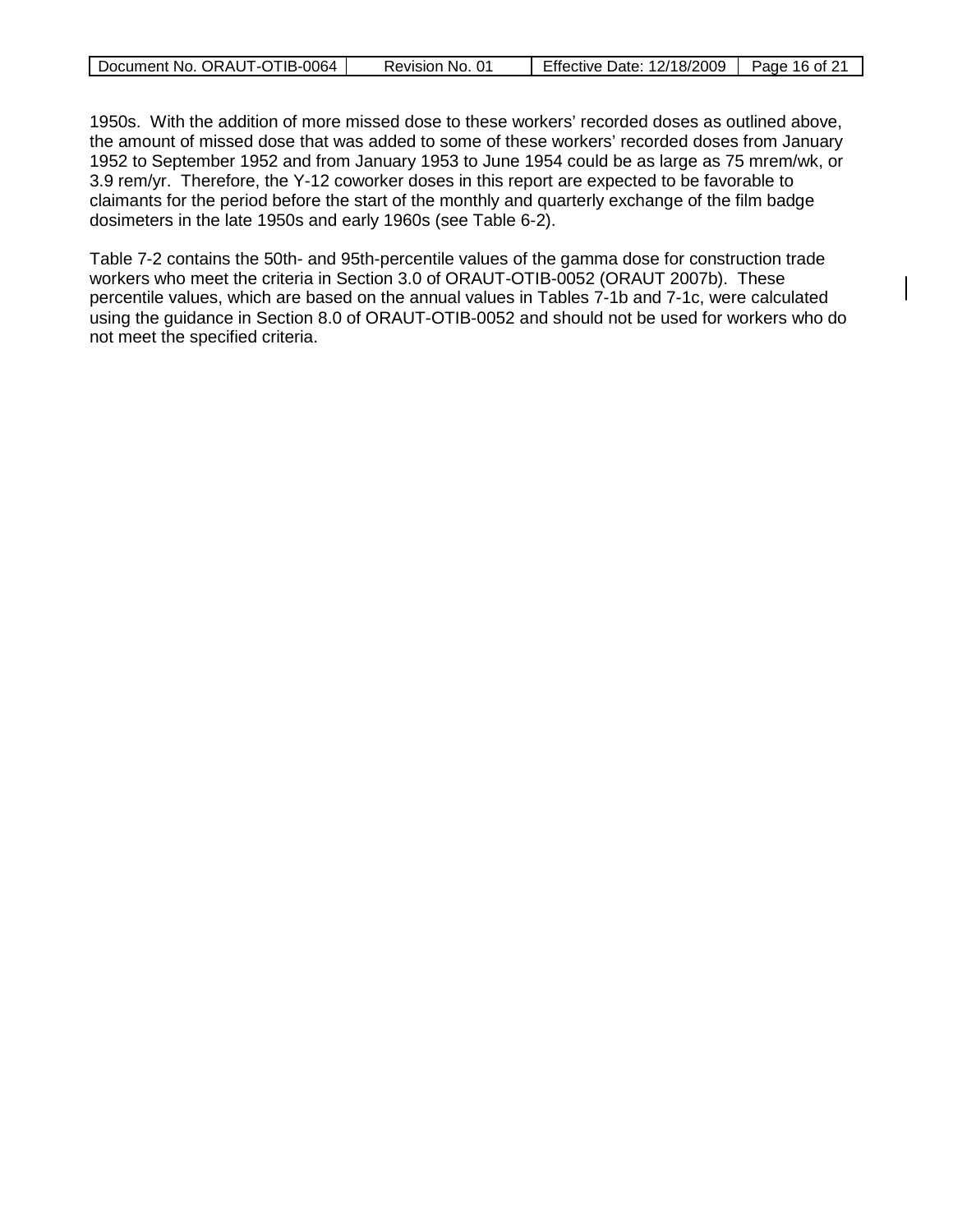Table 7-2. Annual coworker external doses (mrem) with gamma and beta doses modified for construction trade workers in accordance with ORAUT-OTIB-0052 (ORAUT 2007b).

|      | Gamma dose (mrem) |            | Beta dose (mrem) |            |
|------|-------------------|------------|------------------|------------|
|      | 95th              | 50th       | 95th<br>50th     |            |
| Year | percentile        | percentile | percentile       | percentile |
| 1947 | 6,198             | 1,407      | 29,514           | 5,180      |
| 1948 | 4,684             | 1,525      | 23,471           | 6,222      |
| 1949 | 4,174             | 1,347      | 22,343           | 5,830      |
| 1950 | 3,629             | 1,191      | 20,713           | 5,487      |
| 1951 | 3,322             | 1,067      | 18,861           | 4,975      |
| 1952 | 4,324             | 2,877      | 5,623            | 1,300      |
| 1953 | 5,392             | 1,300      | 7,429            | 2,475      |
| 1954 | 4,542             | 1,300      | 11,843           | 3,039      |
| 1955 | 3,294             | 780        | 11,482           | 3,241      |
| 1956 | 2,227             | 1,039      | 8,404            | 2,541      |
| 1957 | 1,873             | 1,002      | 7,777            | 2,384      |
| 1958 | 2,210             | 1,185      | 4,470            | 1,745      |
| 1959 | 1,576             | 561        | 3,928            | 875        |
| 1960 | 1,508             | 526        | 5,093            | 894        |
| 1961 | 669               | 199        | 2,322            | 91         |
| 1962 | 708               | 221        | 2,257            | 101        |
| 1963 | 486               | 63         | 1,464            | 82         |
| 1964 | 538               | 83         | 1,578            | 97         |
| 1965 | 517               | 136        | 1,083            | 70         |
| 1966 | 651               | 104        | 1,185            | 118        |
| 1967 | 503               | 81         | 1,014            | 81         |
| 1968 | 362               | 179        | 897              | 48         |
| 1969 | 492               | 160        | 624              | 52         |
| 1970 | 494               | 153        | 863              | 53         |
| 1971 | 437               | 136        | 469              | 47         |
| 1972 | 273               | 62         | 586              | 48         |
| 1973 | 259               | 56         | 510              | 60         |
| 1974 | 494               | 112        | 614              | 60         |
| 1975 | 221               | 58         | 613              | 60         |
| 1976 | 233               | 63         | 410              | 89         |
| 1977 | 203               | 55         | 350              | 57         |
| 1978 | 289               | 102        | 385              | 57         |
| 1979 | 200               | 60         | 571              | 71         |

#### **8.0 ATTRIBUTIONS AND ANNOTATIONS**

Where appropriate in this document, bracketed callouts have been inserted to indicate information, conclusions, and recommendations provided to assist in the process of worker dose reconstruction. These callouts are listed here in the Attributions and Annotations section, with information to identify the source and justification for each associated item. Conventional references, which are provided in the next section of this document, link data, quotations, and other information to documents available for review on the Project's Site Research Database.

[1] Tankersley, William G. Oak Ridge Associated Universities. Industrial Hygienist. March 2007. Comparisons were made between the CER database and original plant documents in relation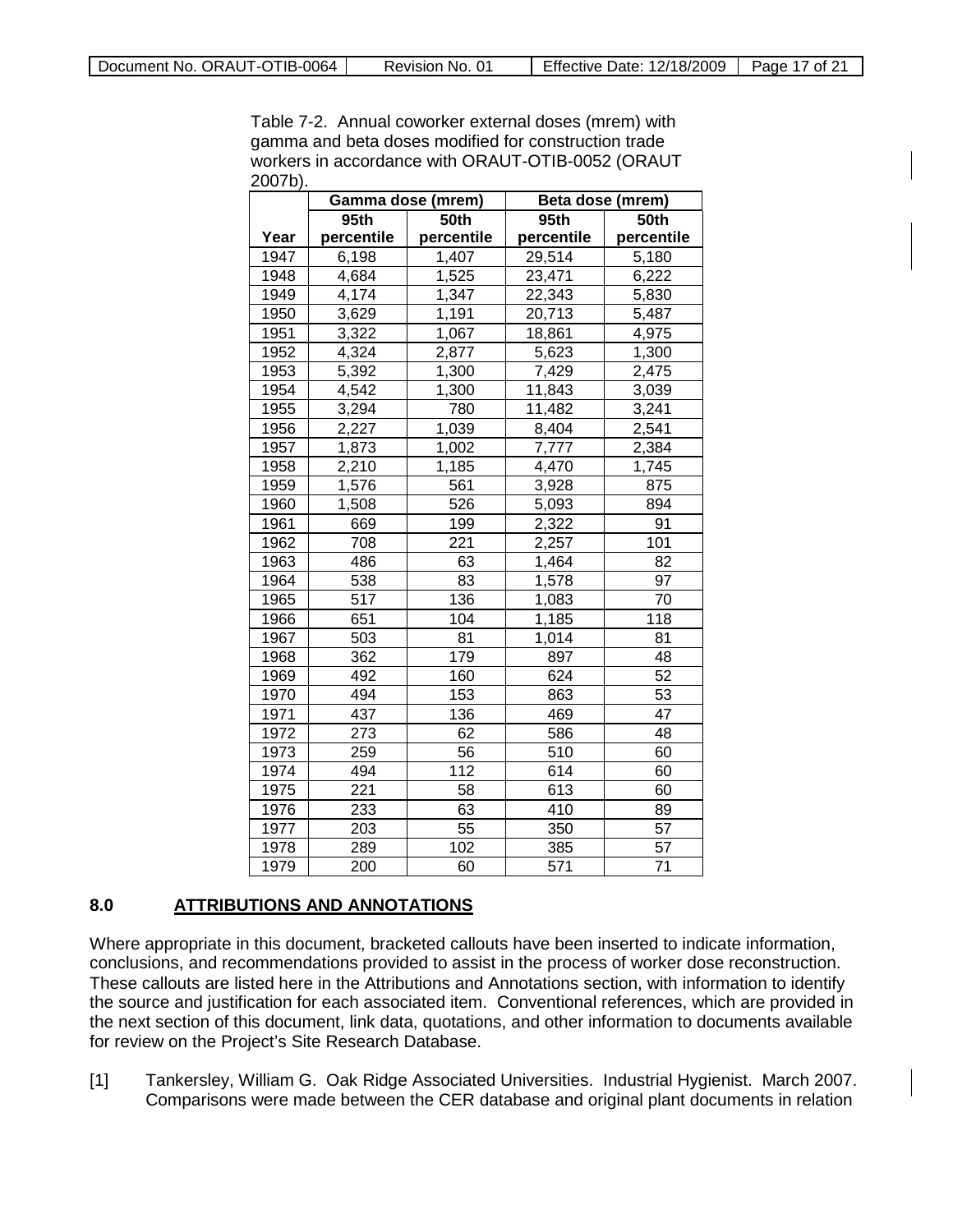| Document No. ORAUT-OTIB-0064 | Revision No. 01 | <b>Effective Date: 12/18/2009</b> | Page 18 of 21 |
|------------------------------|-----------------|-----------------------------------|---------------|
|                              |                 |                                   |               |

to total number of workers monitored by year and department, cumulative annual doses for individuals and groups, magnitude of particularly outstanding results, specific years of monitoring for individuals, count of doses within or exceeding regulatory limits, average annual exposures for multiple years, count of monitoring results within dose ranges, and others. Results of the comparisons provided strong evidence of the reliability and completeness of the CER database. Specific documents that contained the data with which comparisons were carried out included the following:

- *Y-12 Plant Health Physics Progress Report for Period July 1, 1951 to December 31, 1951* (Ballenger 1952);
- *Y-12 Plant Quarterly Health Physics Report, Third Quarter CY 1962* (UCNC 1963b);
- *Y-12 Plant Quarterly Health Physics Report, Fourth Quarter CY 1962* (UCNC 1963a); and
- "Cumulative External Radiation Exposures" (McLendon 1957).
- [2] Watkins, Janice P. Oak Ridge Associated Universities. Biostatistician. March 2007. The *External Dose Reconstruction Implementation Guideline* (NIOSH 2007) mandates the assignment of missed dose for periods of employment when badge readings were zero regardless of whether the worker's tasks involved potential for external radiation exposure. To maintain consistency, doses based on coworker data for unmonitored periods of employment should also be augmented to account for possible missed dose.
- [3] Kerr, George D. Oak Ridge Associated Universities. Health Physicist. March 2007. Recently, two documents were found that provided new information on the changes in frequency of film badge exchange. These documents, McLendon (1958) and Reavis (1958), were not available when some previous Y-12 reports were written.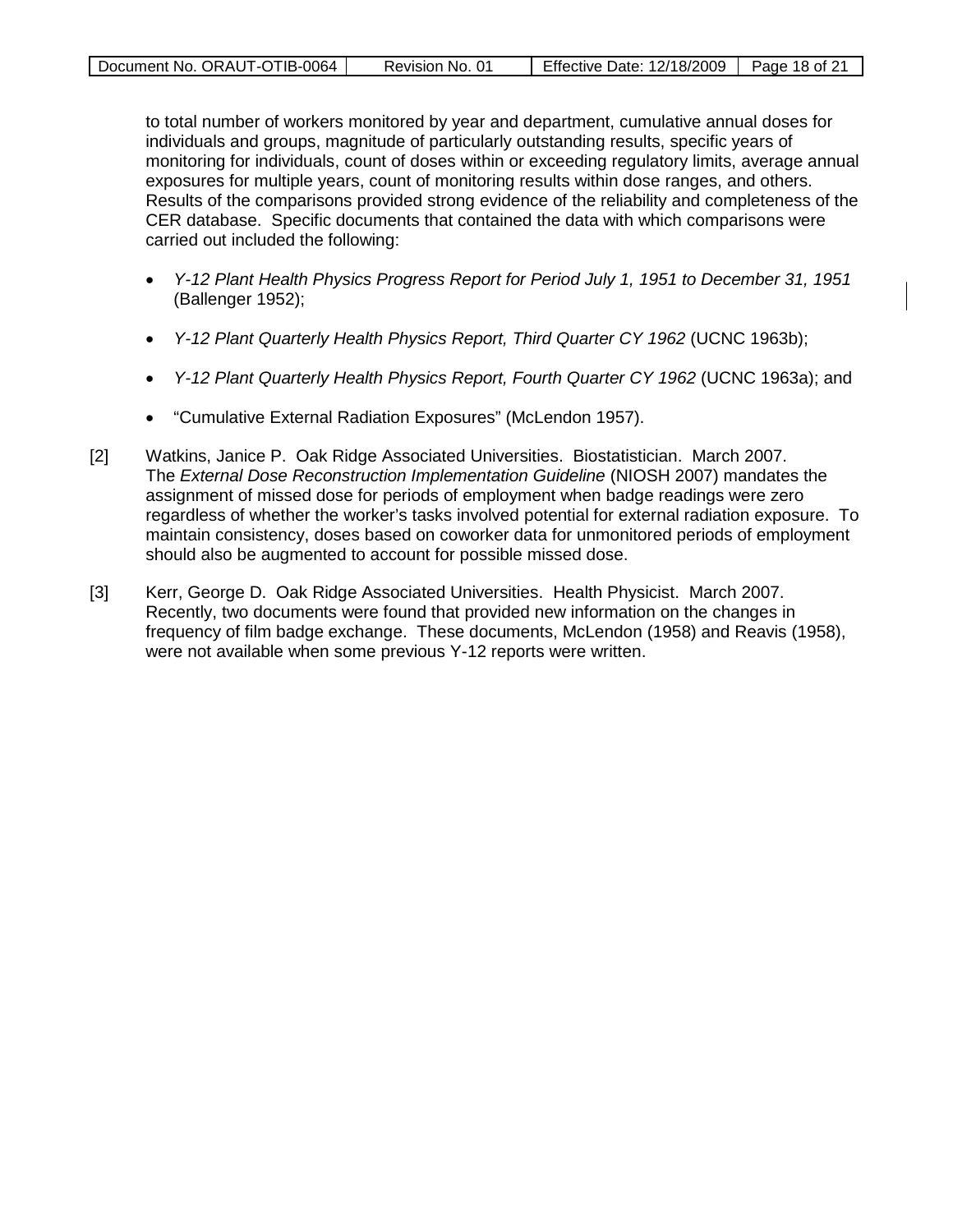| Document No. ORAUT-OTIB-0064 | Revision No. 01 | Effective Date: 12/18/2009   Page 19 of 21 |  |
|------------------------------|-----------------|--------------------------------------------|--|
|                              |                 |                                            |  |

### **REFERENCES**

- Ashley, J. C., J. E. Turner, M. L. Souleyrette, R. S. Bogard, and K. L. McMahan, 1995, *A Technical Study of TLD Beta Calibration Factor for Exposure to Depleted Uranium*, Y/DQ-59, Y-12 Plant, Oak Ridge, Tennessee, June. [SRBD Ref ID: 16474]
- Ballenger, H. F., editor, 1952, *Y-12 Plant Health Physics Progress Report, July 1, 1951 to December 31, 1951*, Y-858, Union Carbide Nuclear Company, Y-12 Plant, Oak Ridge, Tennessee, March 15. [SRDB Ref ID: 13055]
- BWXT Y-12, 2000, *Recycled Uranium Mass Balance Project Y-12 National Security Complex Site Report*, Y/LB-16,036, Rev. 1, Y-12 National Security Complex, Oak Ridge, Tennessee, December. [SRBD Ref ID: 16500]
- Emlet, L. B., 1952, "Contamination Control: Appendix A Health Physics Aspects," letter to R. C. Armstrong (U.S. Atomic Energy Commission, Oak Ridge Operations), Carbide and Carbon Chemicals Company, Oak Ridge, Tennessee, July 21. [SRDB Ref ID: 20122]
- Henderson, M. D., 1991, *Evaluation of Radiation Exposure in Metal Preparation Depleted Uranium Process Areas*, Y/DQ-5/R1, Martin Marietta Energy Systems, Y-12 Plant, Oak Ridge, Tennessee, May. [SRDB Ref ID: 8538]
- McLendon, J. D., 1957, "Cumulative External Radiation Exposures," memorandum to J. S. Reece et al., Union Carbide Nuclear Company, Oak Ridge, Tennessee, July 1. [SRDB Ref ID: 23622]
- McLendon, J. D., 1958 , "Change in Y-12 Film Badge Program," memorandum to E. W. Bailey et al., Union Carbide Nuclear Company, Oak Ridge, Tennessee, March 31. [SRDB Ref ID: 20093]
- McLendon, J. D., 1960, "Personnel Radiation Exposure Data," memorandum to G. W. Flack, Union Carbide Nuclear Company, Y-12 Plant, Oak Ridge, Tennessee, August 25. [SRDB Ref ID: 3694]
- McLendon, J. D., R. G. Affel, A. G. Bailey, K. A. Davis, and E. D. Gupton, 1980, *External Radiation Monitoring of Union Carbide Nuclear Division Personnel*, Y/DD-268, Union Carbide Corporation, Y-12 Plant, Oak Ridge, Tennessee, March 23. [SRDB Ref ID: 8589]
- Morgan, K. Z., 1961, "Dosimetry Requirements for Protection from Ionizing Radiation," *Selected Topics in Radiation Dosimetry, Proceedings of the Symposium on Selected Topics in Radiation Dosimetry, Sponsored by and Held in Vienna 7-11 June 1960*, International Atomic Energy Agency, Vienna, Austria, pp. 3–23. [SRDB Ref ID: 8345]
- Murray, R., 1947, *Y-12 Plant Health Physics Progress Report*, September 1-30, 1947, Y-40, Union Carbide and Carbon Chemicals Corporation, Y-12 Plant, Oak Ridge, Tennessee, October 16. [SRDB Ref ID: 8602, p. 495]
- NIOSH (National Institute for Occupational Safety and Health), 2007, *External Dose Reconstruction Implementation Guideline*, OCAS-IG-001, Rev. 3, Office of Compensation Analysis and Support, Cincinnati, Ohio, November 21.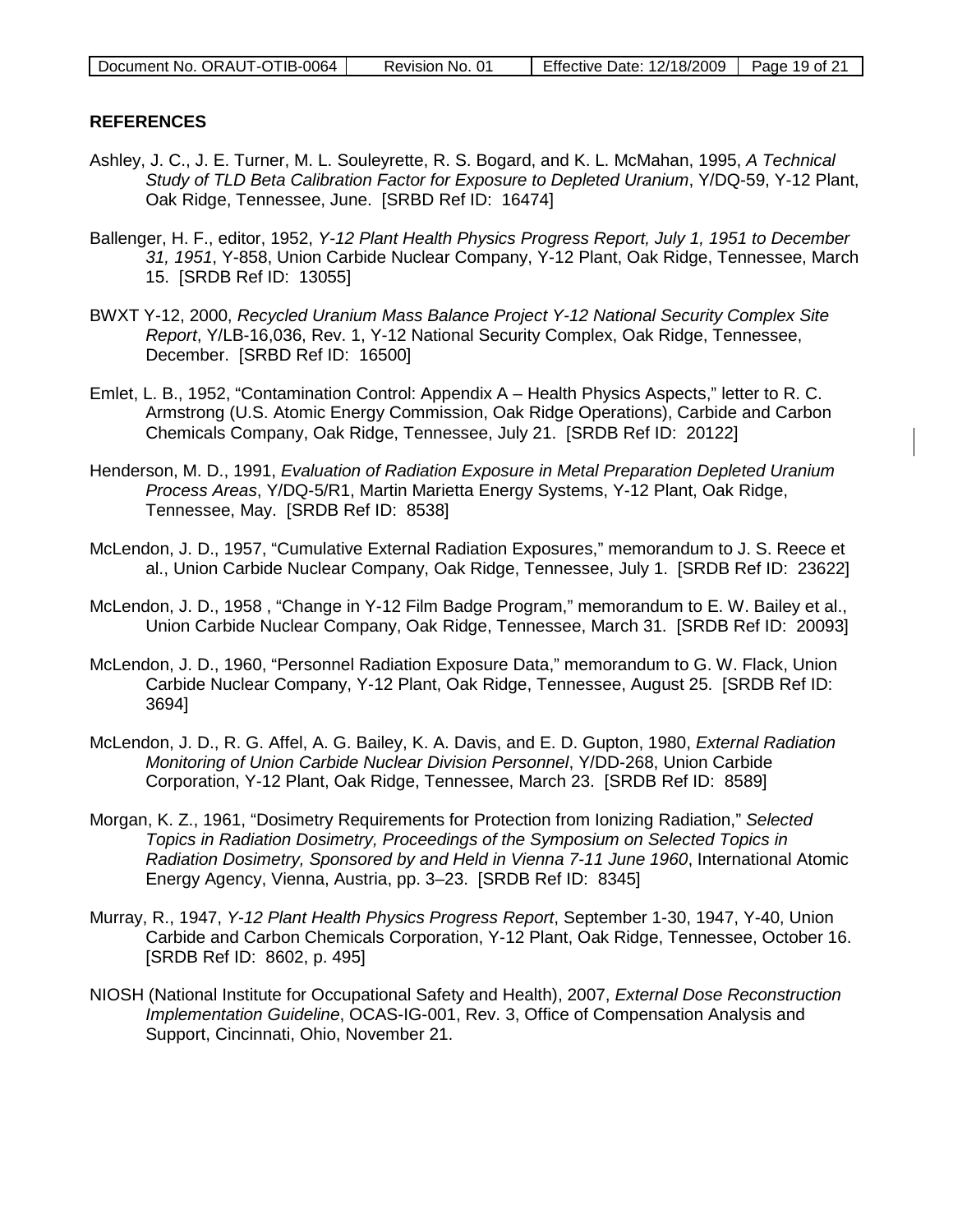| Document No. ORAUT-OTIB-0064 | Revision No. 01 | Effective Date: 12/18/2009   Page 20 of 21 |  |
|------------------------------|-----------------|--------------------------------------------|--|
|                              |                 |                                            |  |

- ORAUT (Oak Ridge Associated Universities Team), 2005a, *External Radiation Monitoring at the Y-12 Facility During the 1948-1949 Period*, ORAUT-OTIB-0047, Rev. 00, Oak Ridge, Tennessee, September 20.
- ORAUT (Oak Ridge Associated Universities Team), 2005b, *Historical Evaluation of the Film Badge Dosimetry Program at the Y-12 Facility in Oak Ridge, Tennessee: Part 1 – Gamma Radiation*, ORAUT-RPRT-0032, Rev. 00, Oak Ridge, Tennessee, April 13.
- ORAUT (Oak Ridge Associated Universities Team), 2005c, *Interpretation of Dosimetry Data for Assignment of Shallow Dose*, ORAUT-OTIB-0017, Rev. 01, Oak Ridge, Tennessee, October 11.
- ORAUT (Oak Ridge Associated Universities Team), 2006, *Occupational On-Site Ambient Dose Reconstruction for DOE Sites*, ORAUT-PROC-0060, Rev. 01, Oak Ridge, Tennessee, June 28.
- ORAUT (Oak Ridge Associated Universities Team), 2007a, *Historical Evaluation of the Film Badge Dosimetry Program at the Y-12 Plant in Oak Ridge, Tennessee: Part 3 – Beta Radiation,* ORAUT-OTIB-0046, Rev. 00, Oak Ridge, Tennessee, June 22.
- ORAUT (Oak Ridge Associated Universities Team), 2007b, *Parameters to Consider When Processing Claims for Construction Trade Workers*, ORAUT-OTIB-0052, Rev. 00 PC-1, Oak Ridge, Tennessee, January 16.
- ORAUT (Oak Ridge Associated Universities Team), 2008, *Use of Coworker Dosimetry Data for External Dose Assignment*, ORAUT-OTIB-0020, Rev. 02, Oak Ridge, Tennessee, December 4.
- ORAUT (Oak Ridge Associated Universities Team), 2009, *Y-12 National Security Complex Occupational External Dosimetry*, ORAUT-TBKS-0014-6, Rev. 02, Oak Ridge, Tennessee, December 18.
- Pearson, K., 1896, "Mathematical Contributions to the Theory of Evolution; III. Regression, Heredity and Panmixia," Philosophical Transactions of the Royal Society of London, Series A, Containing Papers of a Mathematical or Physical Character, Volume 187, pp. 253–318.
- Reavis, J. P., 1958, "Frequency of Film Badge Analysis," memorandum to C. M. West, Union Carbide Nuclear Company, Oak Ridge, Tennessee, October 8. [SRDB Ref ID: 20094]
- Souleyrette, M. L., 2003, *Y-12 National Security Complex, Summary of Historical Monitoring Techniques Provided to NIOSH for EEOICPA Data Requests*, Rev. 0, BWXT Y-12, Y-12 National Security Complex, Oak Ridge, Tennessee, February 18. [SRDB Ref ID: 8586]
- Spearman, C. E., 1904, "General Intelligence, Objectively Determined and Measured," *American Journal of Psychology*, volume 15, number 2, pp. 201–293.
- Struxness, E. G., 1948, *Health Physics Industrial Hygiene Progress Report, May 1 31, 1948*, Y-181/1R, Y-12 Plant, Oak Ridge, Tennessee, June 16. [SRDB Ref ID: 8602, p. 457]